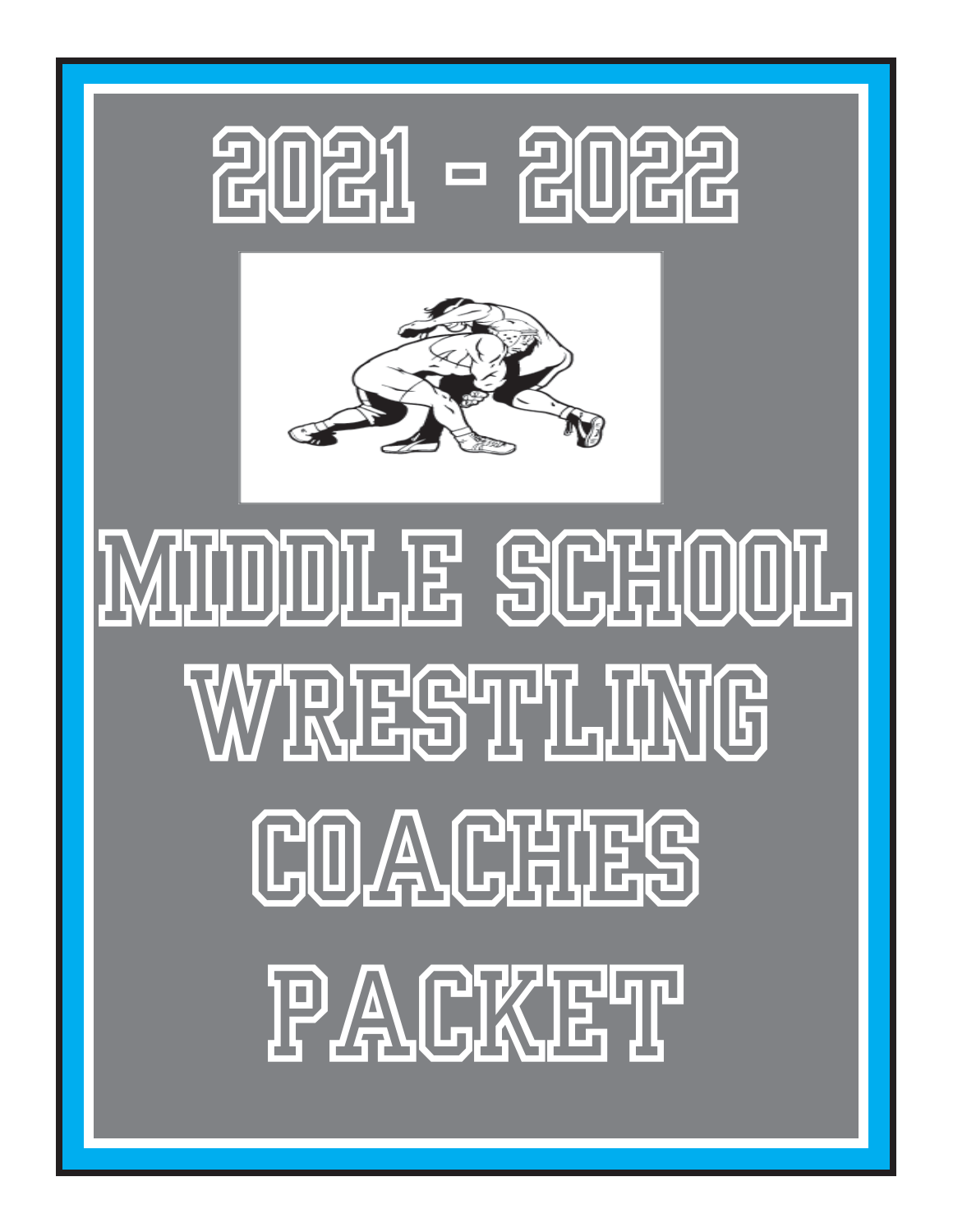# **TABLE OF CONTENTS**

For additional information related to sports medicine issues concerning athletic participation, please click the "School Resources" tab on the opening page of our website.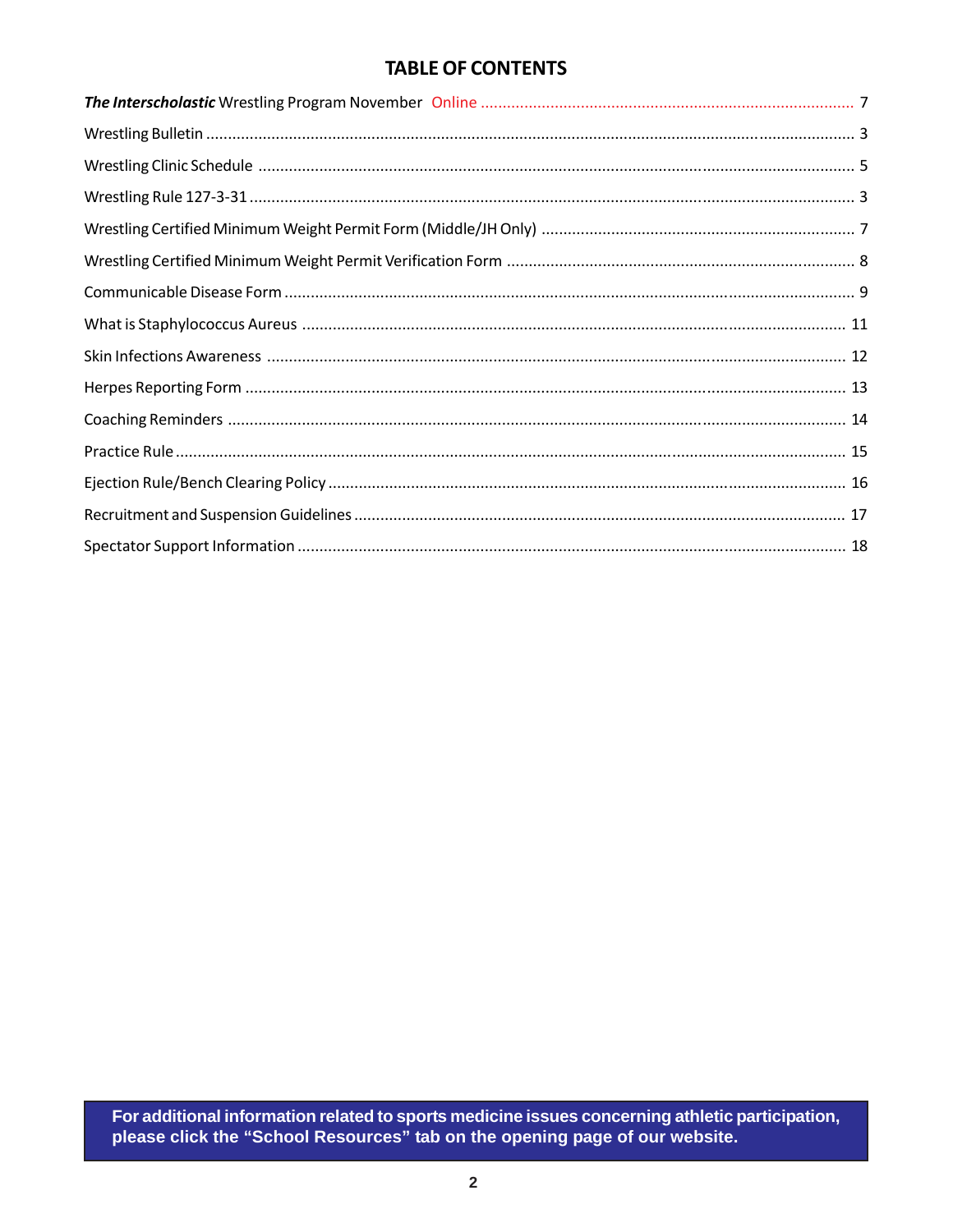# **WEST VIRGINIA SECONDARY SCHOOL ACTIVITIES COMMISSION**

**2875 Staunton Turnpike, Parkersburg, WV 26104-7219**

TELEPHONE: 304-485-5494 E-MAIL: wvssac@wvssac.org WEB SITE: www.wvssac.org



# B U L L E T

| TO:      | Middle School Wrestling Coaches          |
|----------|------------------------------------------|
| FROM:    | Wayne Ryan, Assistant Executive Director |
| DATE:    | September 2021                           |
| SUBJECT: | 2021-2022 Wrestling Season               |

Coaches' Rule Books are mailed to all varsity high school and middle school coaches. If your high school also sponsors a ninth grade wrestling team, that coach may request a packet from this office. **Note** - this is for a high school ninth grade team only. Please share this information with the ninth grade coach. Coaches' packets are online.

#### **Important Reminders:**

- 1. Please be advised that the required Coaches'/Officials' Rules Clinics will be recorded and made available on the WVSSAC website . There will be no "face to face" clinics. **It is mandatory for all head coaches to attend one of the State Rules Clinics.**
- 2. The November issue of *The Interscholastic* will have specific information regarding the wrestling program.
- 3. Use only WV registered officials for matches. You may use Class I, II, or III officials. (No inactive, suspended, or non-registered officials allowed)

#### **4. Hair Rule:**

Should a wrestler with hair longer than a shirt collar choose to wear a hair cover then the hair cover must conform to NFHS rules. In either case the Official is to ensure that the regulations are followed. Also, if an individual has facial hair, it must be covered with a face mask. In either case, the Official is to ensure that these regulations are followed.

- **5. Middle School** Sixteen (16) weigh-ins.
- **6. Weight Certification**: Refer to *The Interscholastic* Weight Program and Certified Weight Permit Forms.
- **7. Eligibility Certificates** are due **online** no later than the date of the first contest according to the standardized calendar. **Failure to submit eligibility certificates will result in a \$25 fine and forfeit of all contests played.**
- **8. WVSSAC Rule 127-2-13 Practice** Refer to *WVSSAC Rules & Regulation Handbook.*
- **9. Mouth Guard Policy for Wrestling** The use of mouth guards is **recommended** for all practices and contests and required for athletes wearing braces.
- **10. Head and Neck Trauma Guidelines** Refer to the approved Return to Play/Concussion Protocol. RTP refers to return to play and return to practice. The appropriate health care professional will determine when a concussed athlete may return to participation.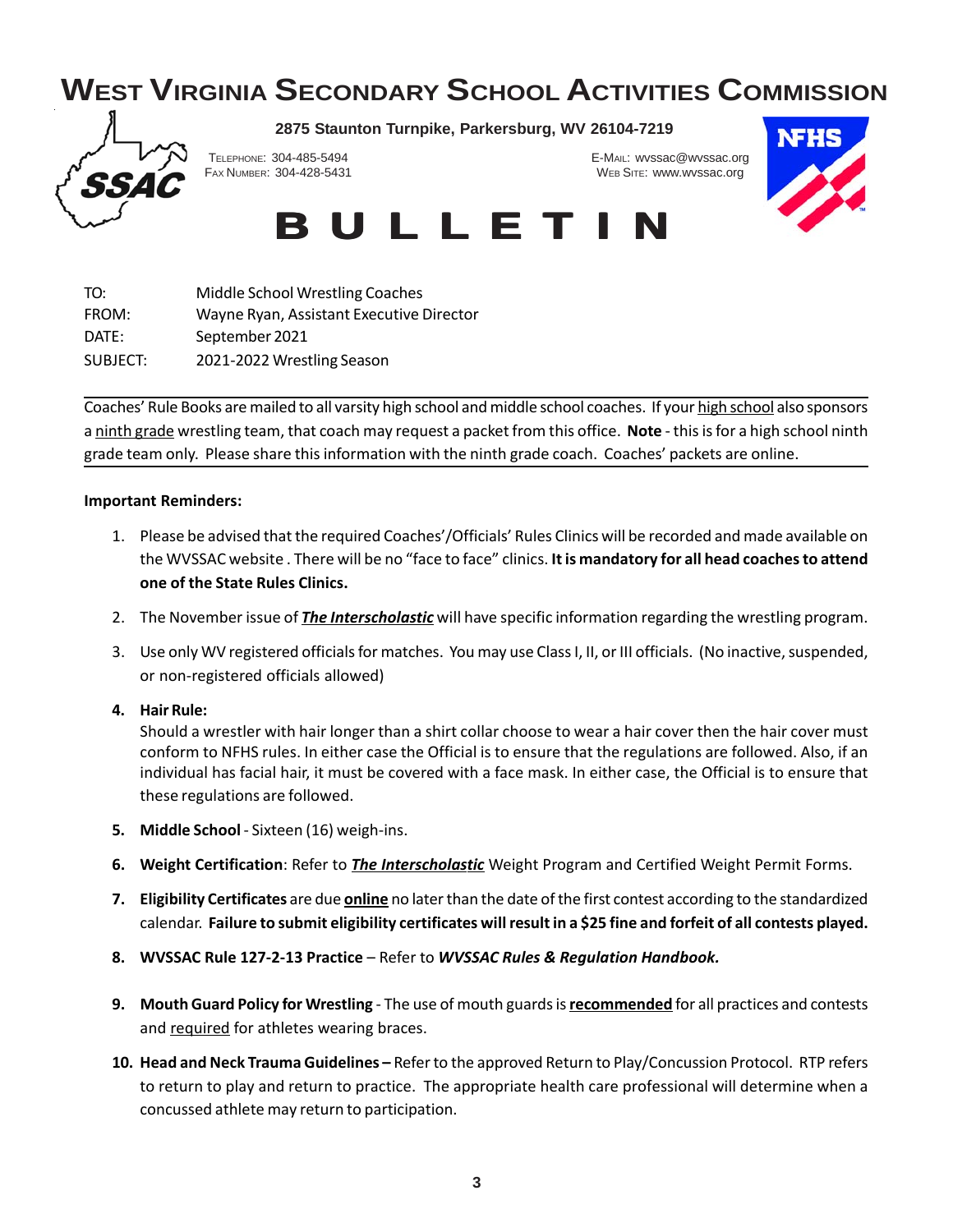- **11. Injury/Participation Procedure at WVSSAC Championship Events** Medical personnel (athletic trainers) will have the jurisdiction concerning the return of a player to competition after an injury. If a parent refuses to follow the determination of the authorized person, a release form must be signed.
- 12. Coaches are responsible for discussing the Bench Clearing Rule and Ejection Policy with all other coaches and players prior to the first contest.
	- **a. Rule 127-4-3.7 Code for Interscholastic Athletics** Coaches are hereby notified to carefully review this rule with special emphasis on 3.7.3.
- 13. The WVSSAC actively promotes good sportsmanship in all of our sport programs. We encourage you to promote good sportsmanship by informing parents and athletes of the importance of supporting this concept. Please encourage your school principal and school to participate in the Sportsmanship Award Program.

### **14. Communicable Skin Disease Policy for Regional and State Tournaments**

- a) The Communicable Skin Disease Form must be used and shown to the official.
- b) The form is only valid for a maximum of 7 days.
- c) Wrestling mats shall be sanitized after each session.
- d) This issue will be emphasized at the State Rules Clinics.

## **15. Coaches Dress Code: It is strongly recommended that wrestling coaches dress in a professional manner during matches.**

WR/sc Saved as: Sports Packets/Wrestling/MS Bulletin.doc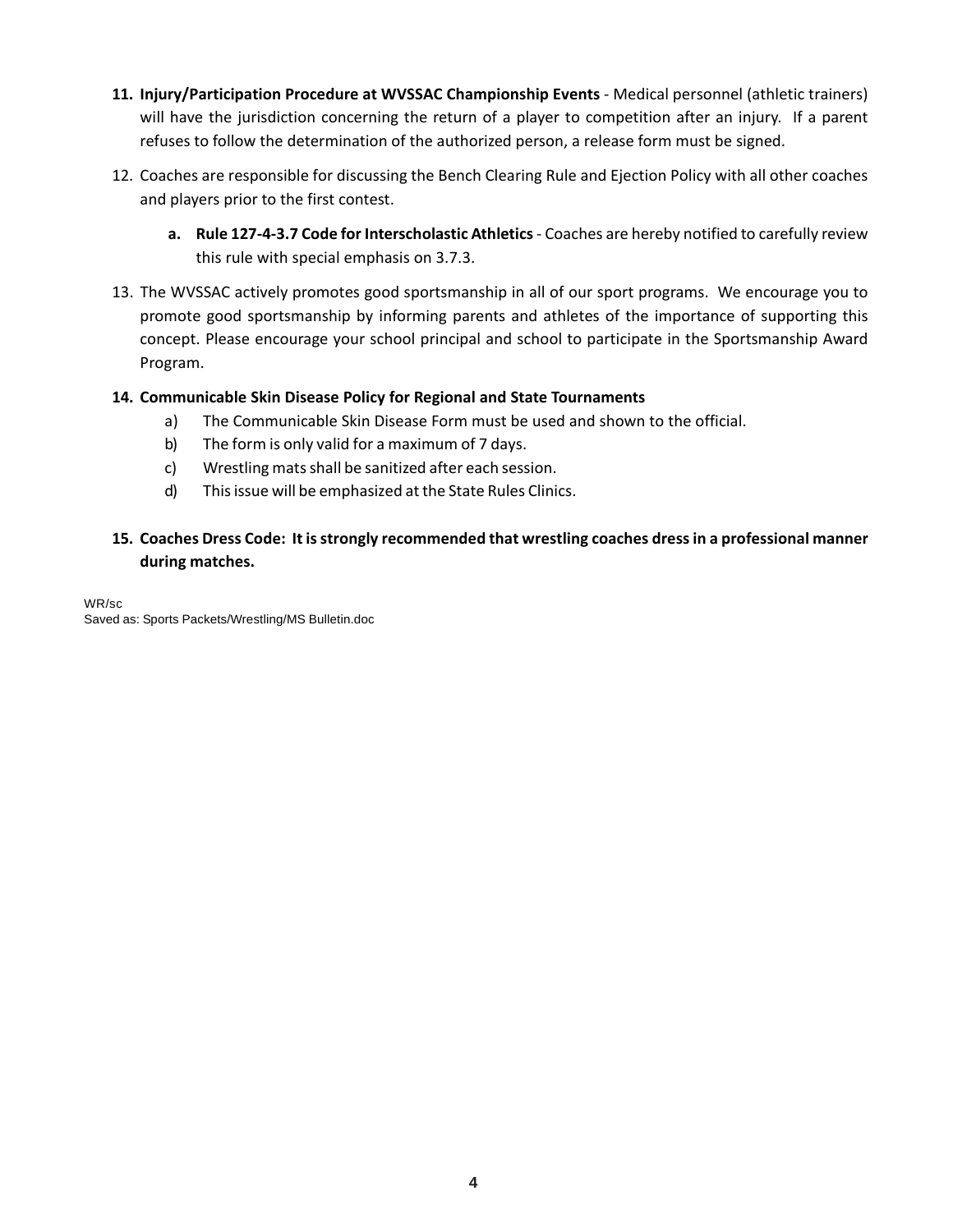# **2021-2022**

# **WRESTLING RULES CLINICS**

**DATE LOCATION TIME COORDINATOR** Oct. 10 Interpreters' Clinic 9:00 a.m. Wayne Ryan Parkersburg (WVSSAC)

# **The rest of the Wrestling Clinics for 2021- 22 will be online. Schools and Officials will be emailed the link when the clinics are available.**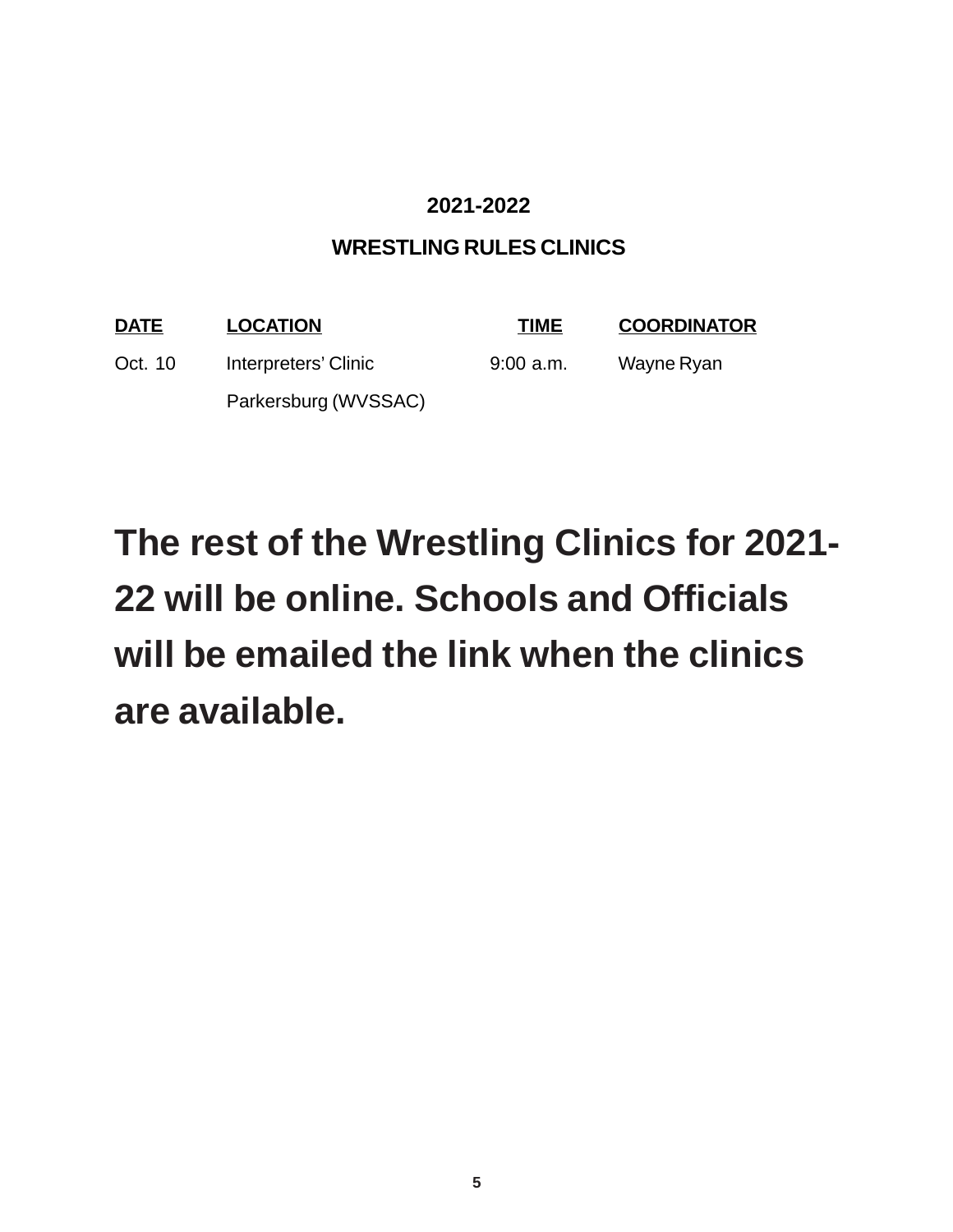#### **§127-3-31. Wrestling (Boys).**

31.1. Rules: Wrestling rules published by the National Federation of State High School Associations are the official rules for all interscholastic competition unless otherwise provided by Commission modification.

31.2. Organized Team Practice: Organized team practice will begin on Monday of Week 20 and the first contest may be played on Wednesday of Week 22.

31.3. Length of Season: The wrestling season will end for each team or individual at tournament elimination.

31.4. Maximum Team Contest: A wrestling team will be permitted to have 18 weigh-ins exclusive of regional and state tournaments.

31.4.a. Triangular and quadrangular weigh-ins count as one weigh-in. Weigh-ins in which five or more schools participate count as two weigh-ins. A dual meet, in which only two teams compete, shall only count as onehalf of a weigh-in point. (Revised 2020-21)

31.5. Scrimmages: Two wrestling scrimmages with another high school may be conducted. See Glossary.

31.6. Individual students of a team must have practiced on 14 SEPARATE days, exclusive of the day of a contest, before participating in an interscholastic contest.

31.7. A student may accept awards only in WVSSAC sanctioned events during the season of that sport. These awards must be consistent with the items specified in the Awards Rule. Students may accept only this same type of award in non-sanctioned events outside the sport season.

31.8. *Middle School -* The above will apply for Middle School with the following adaptations:

31.8.a. Organized Team Practice: Organized team practice will begin on Monday of Week 19 and the first contest may be played on Wednesday of Week 22.

31.8.b. Middle school school teams may have 16 weigh-ins excluding any conference tournaments.

31.8.c. Middle school teams are permitted one (1) scrimmage under the same conditions as a high school.

31.8.d. Middle school season will be completed by Saturday of Week 33.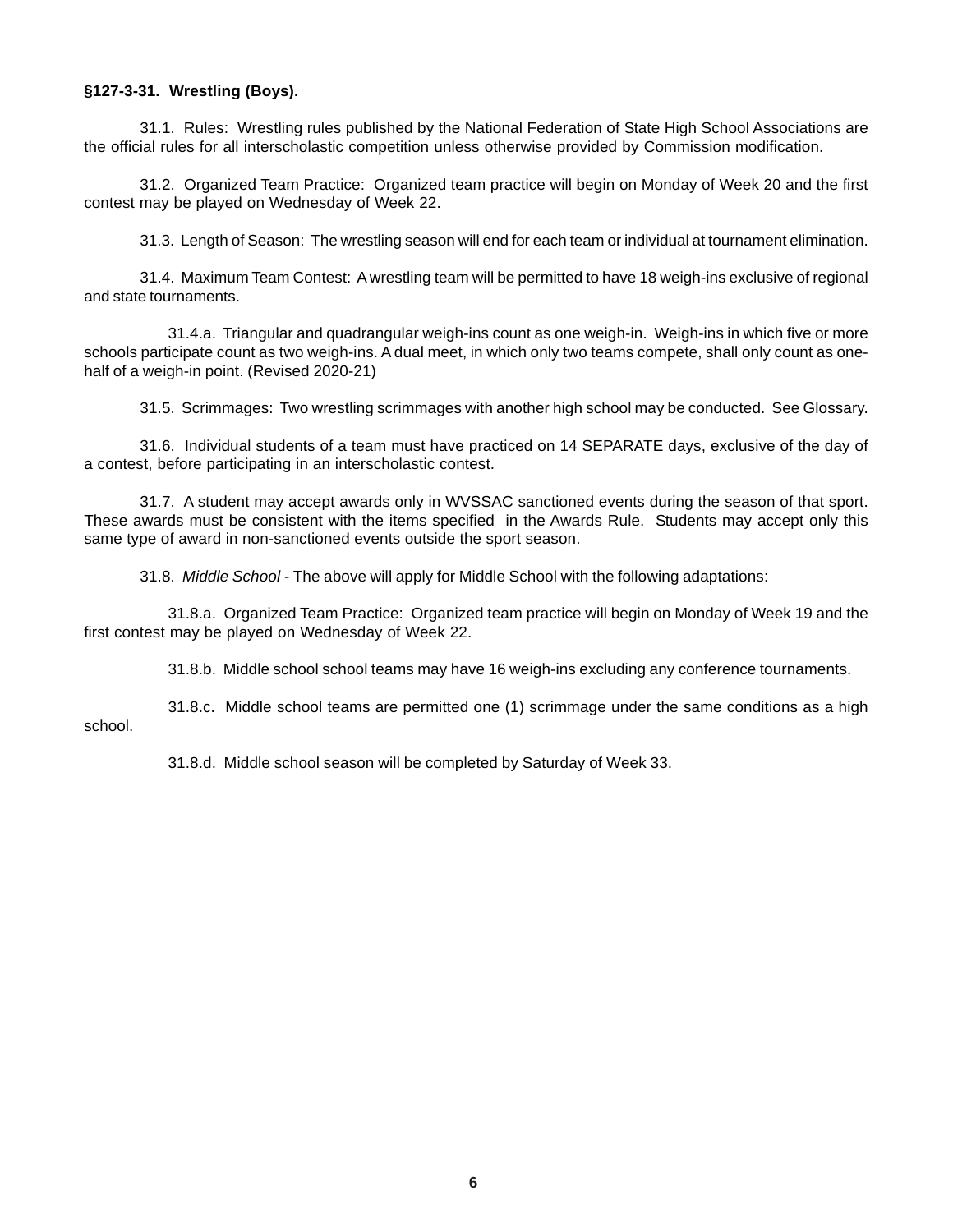# **WEST VIRGINIA SECONDARY SCHOOL ACTIVITIES COMMISSION 2875 STAUNTON TURNPIKE - PARKERSBURG, WV 26104**

**1/3/22**

#### **MIDDLE SCHOOL**

### **WRESTLING CERTIFIED MINIMUM WEIGHT PERMIT FORM**

| Recommendations for skin fold allowances are: 9% Middle-Boys 14% Middle-Girls                                                                                                                                                                                                                                                                                                                                                                                                                                                                     |                     |  |  |  |  |  |  |                                     |  |  |                     |                        |                           |  |    |  |  |
|---------------------------------------------------------------------------------------------------------------------------------------------------------------------------------------------------------------------------------------------------------------------------------------------------------------------------------------------------------------------------------------------------------------------------------------------------------------------------------------------------------------------------------------------------|---------------------|--|--|--|--|--|--|-------------------------------------|--|--|---------------------|------------------------|---------------------------|--|----|--|--|
|                                                                                                                                                                                                                                                                                                                                                                                                                                                                                                                                                   |                     |  |  |  |  |  |  | <b>PHYSICIAN'S RECOMMENDATION</b>   |  |  |                     |                        |                           |  |    |  |  |
| I recommend that the student designated above should not be allowed to wrestle in any weight classification less<br>than the listed classification circled herewith:                                                                                                                                                                                                                                                                                                                                                                              |                     |  |  |  |  |  |  |                                     |  |  |                     |                        |                           |  |    |  |  |
| Middle School: 78 84 90 95 102 110 116 123 128 135 145 155 171 190 285                                                                                                                                                                                                                                                                                                                                                                                                                                                                            |                     |  |  |  |  |  |  |                                     |  |  |                     |                        |                           |  |    |  |  |
|                                                                                                                                                                                                                                                                                                                                                                                                                                                                                                                                                   |                     |  |  |  |  |  |  |                                     |  |  |                     |                        |                           |  |    |  |  |
| <b>NOTE TO PHYSICIAN AND PARENTS:</b>                                                                                                                                                                                                                                                                                                                                                                                                                                                                                                             |                     |  |  |  |  |  |  |                                     |  |  |                     | Signature of Physician |                           |  |    |  |  |
| The purpose of this report is to prevent undue weight reduction for competitive purposes, which reduction might<br>jeopardize the physical well-being of the student. During the wrestling season, which extends to approximately<br>March, the student should eat and drink normally and gain weight regularly and consistently even though in training<br>and participating in wrestling activities.<br>Once this Certified Minimum Weight Permit form has been completed, it cannot be changed by modification nor<br>by a second examination. |                     |  |  |  |  |  |  |                                     |  |  |                     |                        |                           |  |    |  |  |
|                                                                                                                                                                                                                                                                                                                                                                                                                                                                                                                                                   |                     |  |  |  |  |  |  | <b>PARENT'S RECOMMENDATION</b>      |  |  |                     |                        |                           |  |    |  |  |
| I have read the above recommendation by the physician. I request that the student indicated be limited to: (check one)                                                                                                                                                                                                                                                                                                                                                                                                                            |                     |  |  |  |  |  |  |                                     |  |  |                     |                        |                           |  |    |  |  |
| _______ The certified minimum weight classification recommended by the physician*<br>Not less than _____________ pound weight classification*                                                                                                                                                                                                                                                                                                                                                                                                     |                     |  |  |  |  |  |  |                                     |  |  |                     |                        |                           |  |    |  |  |
| * The higher of the two weight classification is the certified minimum weight allowed                                                                                                                                                                                                                                                                                                                                                                                                                                                             |                     |  |  |  |  |  |  |                                     |  |  |                     |                        |                           |  |    |  |  |
|                                                                                                                                                                                                                                                                                                                                                                                                                                                                                                                                                   |                     |  |  |  |  |  |  |                                     |  |  |                     |                        |                           |  |    |  |  |
|                                                                                                                                                                                                                                                                                                                                                                                                                                                                                                                                                   |                     |  |  |  |  |  |  | <b>BASE WEIGHT VERIFICATION</b>     |  |  | Signature of Parent |                        |                           |  |    |  |  |
|                                                                                                                                                                                                                                                                                                                                                                                                                                                                                                                                                   |                     |  |  |  |  |  |  | (For use by coach after 12/23 only) |  |  |                     |                        |                           |  |    |  |  |
| If a wrestler has not made base weight at his/her Certified Minimum Weight (recorded above) prior to the<br>December 23 deadline, base weight must be verified the first time the wrestler weighs in at his Certified Minimum<br>Weight or at any weight class lower than previously being weighed in.                                                                                                                                                                                                                                            |                     |  |  |  |  |  |  |                                     |  |  |                     |                        |                           |  |    |  |  |
|                                                                                                                                                                                                                                                                                                                                                                                                                                                                                                                                                   | Actual Weight       |  |  |  |  |  |  |                                     |  |  |                     |                        |                           |  |    |  |  |
|                                                                                                                                                                                                                                                                                                                                                                                                                                                                                                                                                   |                     |  |  |  |  |  |  |                                     |  |  |                     |                        |                           |  | or |  |  |
|                                                                                                                                                                                                                                                                                                                                                                                                                                                                                                                                                   | Referee's Signature |  |  |  |  |  |  |                                     |  |  | Reg. No.            |                        |                           |  |    |  |  |
| Authorized Person's Signature                                                                                                                                                                                                                                                                                                                                                                                                                                                                                                                     |                     |  |  |  |  |  |  | <b>NOTE TO SCHOOLS OFFICIALS</b>    |  |  |                     |                        | <b>School Affiliation</b> |  |    |  |  |
| Each student participating in wrestling must successfully pass the required physical examination prescribed by<br>the Commission and submit the Wrestling Certified Minimum Weight Permit Form properly signed by both the                                                                                                                                                                                                                                                                                                                        |                     |  |  |  |  |  |  |                                     |  |  |                     |                        |                           |  |    |  |  |

physician and the student's parent before he engages in any interschool wrestling. This form will be completed, retained by the school, and **taken to all regular season meets.** The Wrestling Certified Minimum Weight Permit Verification Form must be completed by the school and returned to the WVSSAC office by **December 23.**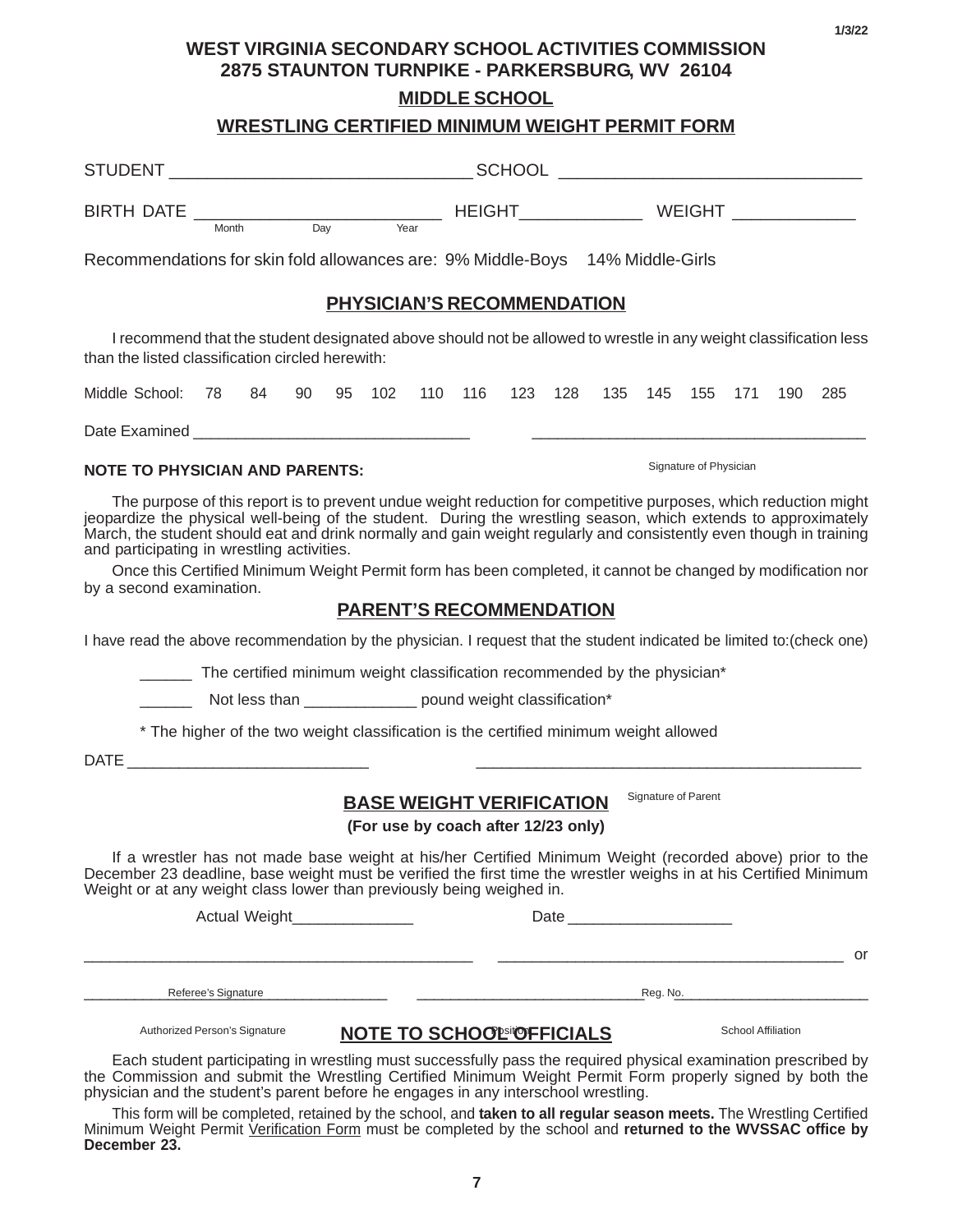# **WRESTLING CERTIFIED MINIMUM WEIGHT PERMIT VERIFICATION FORM MIDDLE SCHOOL**

| (School)                                          | (Coach)       |                     |           |  |  |  |  |  |  |
|---------------------------------------------------|---------------|---------------------|-----------|--|--|--|--|--|--|
| (Principal Signature)                             | (Date)        |                     |           |  |  |  |  |  |  |
|                                                   | <b>WEIGHT</b> | <b>VERIFICATION</b> |           |  |  |  |  |  |  |
| <b>STUDENT</b>                                    | <b>CLASS</b>  | <b>Yes</b>          | <u>No</u> |  |  |  |  |  |  |
|                                                   |               |                     |           |  |  |  |  |  |  |
|                                                   |               |                     |           |  |  |  |  |  |  |
|                                                   |               |                     |           |  |  |  |  |  |  |
|                                                   |               |                     |           |  |  |  |  |  |  |
|                                                   |               |                     |           |  |  |  |  |  |  |
|                                                   |               |                     |           |  |  |  |  |  |  |
|                                                   |               |                     |           |  |  |  |  |  |  |
|                                                   |               |                     |           |  |  |  |  |  |  |
|                                                   |               |                     |           |  |  |  |  |  |  |
|                                                   |               |                     |           |  |  |  |  |  |  |
|                                                   |               |                     |           |  |  |  |  |  |  |
|                                                   |               |                     |           |  |  |  |  |  |  |
|                                                   |               |                     |           |  |  |  |  |  |  |
|                                                   |               |                     |           |  |  |  |  |  |  |
|                                                   |               |                     |           |  |  |  |  |  |  |
|                                                   |               |                     |           |  |  |  |  |  |  |
|                                                   |               |                     |           |  |  |  |  |  |  |
|                                                   |               |                     |           |  |  |  |  |  |  |
|                                                   |               |                     |           |  |  |  |  |  |  |
|                                                   |               |                     |           |  |  |  |  |  |  |
|                                                   |               |                     |           |  |  |  |  |  |  |
|                                                   |               |                     |           |  |  |  |  |  |  |
|                                                   |               |                     |           |  |  |  |  |  |  |
| (Attach additional form if more space is needed.) |               |                     |           |  |  |  |  |  |  |

The Wrestling Certified Minimum Weight Permit Forms must be completed, retained by the school, and taken to all regular season meets.

The Wrestling Certified Minimum Weight Permit Verification Form must be completed by the school and returned to the WVSSAC office by December 23. For names added after December 23, submit an addendum to original. Fax: 304-428-5431

# **WEST VIRGINIA SECONDARY SCHOOL ACTIVITIES COMMISSION** 2875 STAUNTON TURNPIKE - PARKERSBURG, WV 26104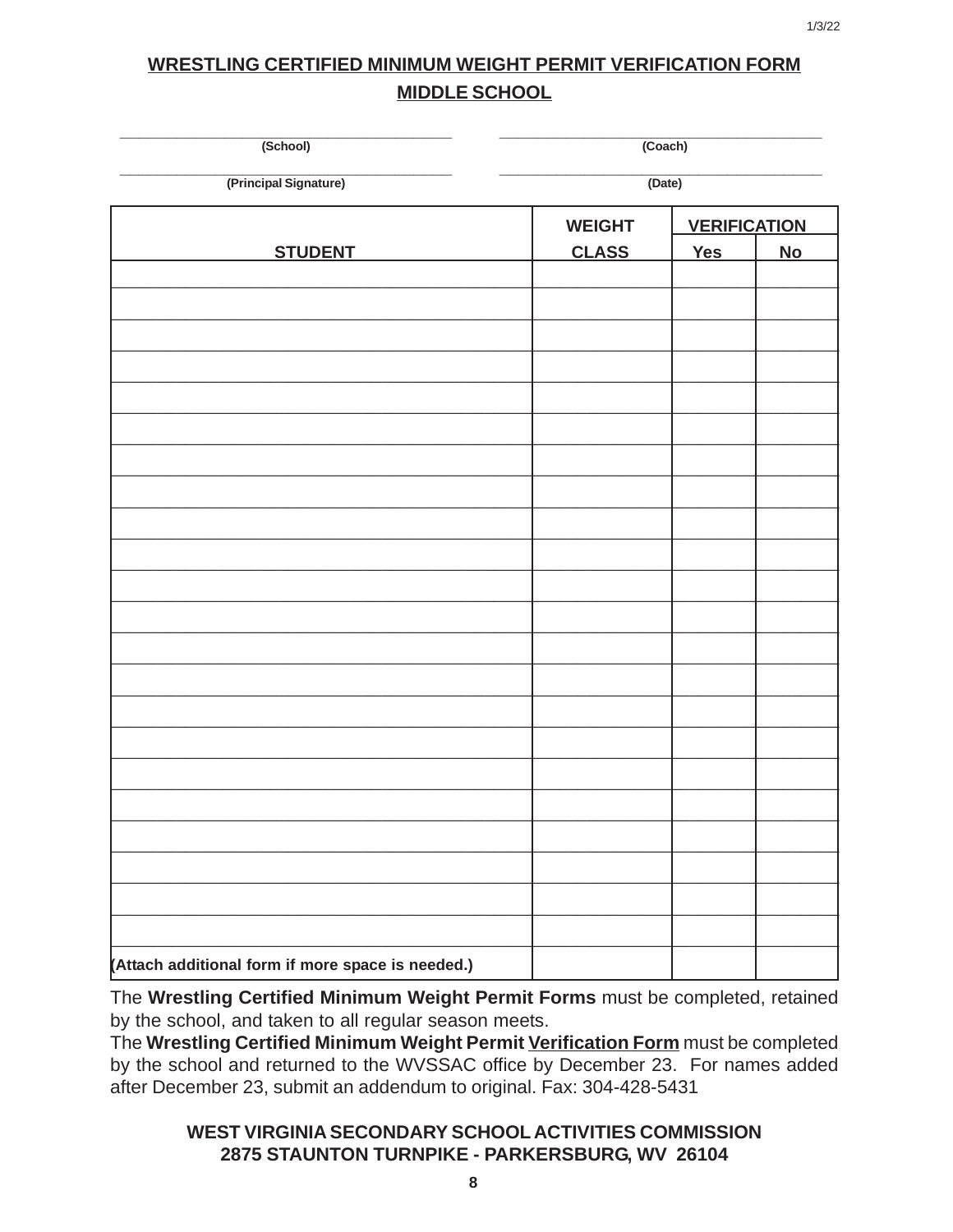## **NFHS MEDICAL RELEASE FORM**

# **FOR WRESTLER TO PARTICIPATE WITH SKIN LESION(S)**

The National Federation of State High School State Associations' (NFHS) Sports Medicine Advisory Committee has developed a medical release form for wrestlers to participate with skin lesion(s) as a suggested model you may consider adopting for your state. The NFHS Sports Medicine Advisory Committee (SMAC) conducted a survey among specialty, academic, public health and primary care physicians and reviewed extensively the literature available on the communicability of various skin lesions at different stages of disease and treatment. No definitive data exists that allow us to absolutely predict when a lesion is no longer shedding organisms that could be transmitted to another wrestler. Another finding from the survey was the significant differences that exist among physicians relating to when they will permit a wrestler to return to participation after having a skin infection.

Neither the NFHS nor the NFHS SMAC presumes to dictate to professionals how to practice medicine. Nor is the information on this form meant to establish a standard of care. The NFHS SMAC does feel, however, that the guidelines included on the form represent a summary consensus of the various responses obtained from the survey, from conversations and from the literature. The committee also believes that the components of the form are very relevant to addressing the concerns of coaches, parents, wrestlers and appropriate health-care professionals that led to the research into this subject and to the development of this form.

#### **GOALS FOR ESTABLISHING A WIDELY USED FORM:**

- 1. Protect wrestlers from exposure to communicable skin disorders. Although most of the skin lesions being discussed generally have no major long term consequences and are not life threatening, some do have morbidity associated with them and student-athletes should be protected from contracting skin disorders from other wrestlers or contaminated equipment such as mats.
- 2. Allow wrestlers to participate as soon as it is reasonably safe for them and for their opponents and/or teammates using the same mat.
- 3. Establish guidelines to help minimize major differences in management among appropriate health-care professionals who are signing "return to competition forms". Consistent use of these guidelines should reduce the likelihood wrestlers catching a skin disease from participation and suffering from inequalities as to who can or cannot participate.
- 4. Provide a basis to support appropriate health-care professional decisions on when a wrestler can or cannot participate. This should help the appropriate health-care professional who may face incredible pressure from many fronts to return a youngster to competition ASAP. This can involve any student athlete who never wins a match or the next state champion with a scholarship pending.

#### **IMPORTANT COMPONENTS FOR AN EFFECTIVE FORM:**

- 1. Each state association needs to determine which appropriate health-care professional can sign off on this form.
- 2. Inclusion of the applicable NFHS wrestling rule so appropriate health-care professionals will understand that covering a contagious lesion is not an option that is allowed by rule. Covering a non-contagious lesion after adequate therapy to prevent injury to lesion is acceptable.
- 3. Inclusion of the date and nature of treatment and the earliest date a wrestler can return to participation. This should mitigate the need for a family to incur the expense of additional office visits as occurs when a form must be signed within three days of wrestling as some do.
- 4. Inclusion of a "bodygram" with front and back views should clearly identify the lesion in question. Using non-black ink to designate skin lesions should result in less confusion or conflict. Also including the number of lesions protects against spread after a visit with an appropriate health-care professional.
- 5. Inclusion of guidelines for minimum treatment before returning the wrestler to action as discussed above. This should enhance the likelihood that all wrestlers are managed safely and fairly.
- 6. Inclusion of all of the components discussed has the potential to remove the referee from making a medical decision. If a lesion is questioned, the referee's role could appropriately be only to see if the coach can provide a fully completed medical release form allowing the wrestler to wrestle.

This form may be reproduced, if desired, and can be edited in anyway for use by various individuals or organizations. It may also be modified and used for sports other than wrestling. In addition, the NFHS SMAC would welcome comments for inclusion in future versions, as this form will be reviewed yearly, and modified as needed.

#### **Revised/Approved by NFHS SMAC - April 2018**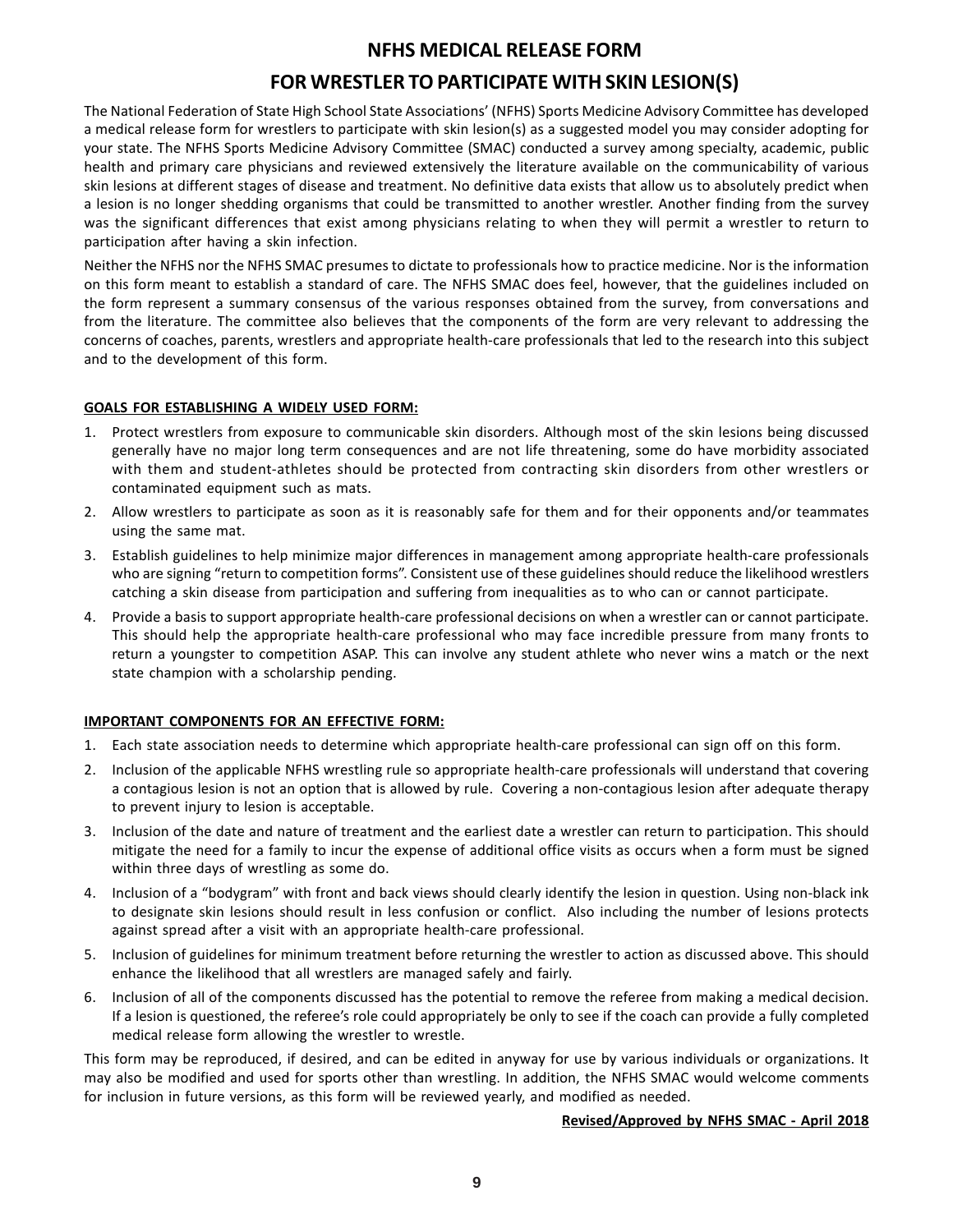#### Sports Medicine Advisory Committee

## MEDICAL RELEASE FOR WRESTLER TO PARTICIPATE WITH SKIN LESION Name: \_\_\_\_\_\_\_\_\_\_\_\_\_\_\_\_\_\_\_\_\_\_\_\_\_\_\_\_\_\_\_\_\_\_\_\_\_\_\_\_\_\_\_\_\_\_\_\_\_\_\_\_\_ Date of Exam: \_\_\_ / \_\_\_\_ / \_\_\_ Diagnosis \_\_\_\_\_\_\_\_\_\_\_\_\_\_\_\_\_\_\_\_\_\_\_\_\_\_\_\_\_\_\_\_\_\_\_\_\_\_\_\_\_\_\_\_\_\_\_\_\_\_\_ Mark Location AND Number of Lesion(s) \_\_\_\_\_\_\_\_\_\_\_\_\_\_\_\_\_\_\_\_\_\_\_\_\_\_\_\_\_\_\_\_\_\_\_\_\_\_\_\_\_\_\_\_\_\_\_\_\_\_\_\_\_\_\_\_\_\_\_ Location AND Number of Lesion(s) \_\_\_\_\_\_\_\_\_\_\_\_\_\_\_\_\_\_\_\_\_\_\_\_\_ \_\_\_\_\_\_\_\_\_\_\_\_\_\_\_\_\_\_\_\_\_\_\_\_\_\_\_\_\_\_\_\_\_\_\_\_\_\_\_\_\_\_\_\_\_\_\_\_\_\_\_\_ Medication(s) Used to Treat Lesion(s):  $\_\_$ \_\_\_\_\_\_\_\_\_\_\_\_\_\_\_\_\_\_\_\_\_\_\_\_\_\_\_\_\_\_\_\_\_\_\_\_\_\_\_\_\_\_\_\_\_\_\_\_\_\_\_\_ Date Treatment Started:  $\qquad$  /  $\qquad$  /  $\qquad$  Time: Form Expiration Date for this Lesion (Note on Diagram(s)):  $\frac{1}{\sqrt{2\pi}}$  / Earliest Date the Wrestler May Return to Participation:  $\qquad /$ Provider Signature \_\_\_\_\_\_\_\_\_\_\_\_\_\_\_\_\_\_\_\_\_\_\_\_\_\_\_\_\_\_\_\_\_\_\_ Office Phone #: \_\_\_\_\_\_\_\_\_\_\_\_\_ Provider Name (Must Be Legible) \_\_\_\_\_\_\_\_\_\_\_\_\_\_\_\_\_\_\_\_\_\_\_\_\_\_\_\_\_\_\_\_\_\_\_\_\_\_\_\_\_\_\_\_\_\_\_\_\_\_ Office Address Below are some treatment guidelines that suggest MINIMUM TREATMENT before return to wrestling: FRONT RACK

Bacterial Diseases (impetigo, boils): To be considered "non-contagious," all lesions must be scabbed over with no oozing or discharge and no new lesions should have occurred in the preceding 48 hours. Oral antibiotic for 72 hours is considered a minimum to achieve that status. If new lesions continue to develop or drain after 72 hours, MRSA (Methicillin Resistant Staphylococcus Aureus) should be considered.

Herpetic Lesions (Simplex, fever blisters/cold sores, Zoster, Gladiatorum): To be considered "non-contagious," all lesions must be scabbed over with no oozing or discharge and no new lesions should have occurred in the preceding 72 hours. For a (first episode of Herpes Gladiatorum), wrestlers should be treated and not allowed to compete for a minimum of 10 days. If general body signs and symptoms like fever and swollen lymph nodes are present, that minimum period of treatment before return to wrstling should be extended to 14 days. Recurrent outbreaks require a minimum of 120 hours of oral anti-viral treatment, again so long as no new lesions have developed and all lesions are scabbed over.

Tinea Lesions (ringworm on scalp or skin): Oral or topical treatment for 72 hours on skin and oral treatment for 14 days on scalp.

Scabies, Head Lice: 24 hours after appropriate topical management.

Conjunctivitis (Pink Eye): 24 hours of topical or oral medication and no discharge.

Molluscum Contagiosum: Upon treatment with curettage and hyfrecator, may cover with biooclusive and wrestle immediately.

Note to Appropriate Health-Care Professionals: Non-contagious lesions do not require treatment prior to return to participation (e.g. eczema, psoriasis, etc.). Please familiarize yourself with NFHS Wrestling Rules 4-2-3, 4-2-4 and 4-2-5 which states:

"ART.  $3 \ldots$  If a participant is suspected by the referee or coach of having a communicable skin disease or any other condition that makes participation appear inadvisable, the coach shall provide current written documentation as defined by the NFHS or the state associations, from an appropriate health-care professional stating that the suspected disease or condition is not communicable and that the athlete's participation would not be harmful to any opponent. This document shall be furnished at the weigh-in for the dual meet or tournament. The only exception would be if a designated, on-site meet appropriate health-care professional is present and is able to examine the wrestler either immediately prior to or immediately after the weigh-in. Covering a communicable condition shall not be considered acceptable and does not make the wrestler eligible to participate."

"ART. 4  $\ldots$  If a designated on-site meet appropriate health-care professional is present, he/she may overrule the diagnosis of the appropriate health-care professional signing the medical release form for a wrestler to participate or not participate with a particular skin condition."

"ART.  $5...$  A contestant may have documentation from an appropriate health-care professional only indicating a specific condition such as a birthmark or other non-communicable skin conditions such as psoriasis and eczema, and that documentation is valid for the duration of the season. It is valid with the understanding that a chronic condition could become secondarily infected and may require re-evaluation."

Once a lesion is considered non-contagious, it may be covered to allow participation.

DISCLAIMER: The National Federation of State High School Associations (NFHS) shall not be liable or responsible, in any way, for any diagnosis or other evaluation made herein, or exam performed in connection therewith, by the above named provider, or for any subsequent action taken, in whole or part, in reliance upon the accuracy or veracity of the information provided herein.

#### Revised/Approved by NFHS SMAC - April 2018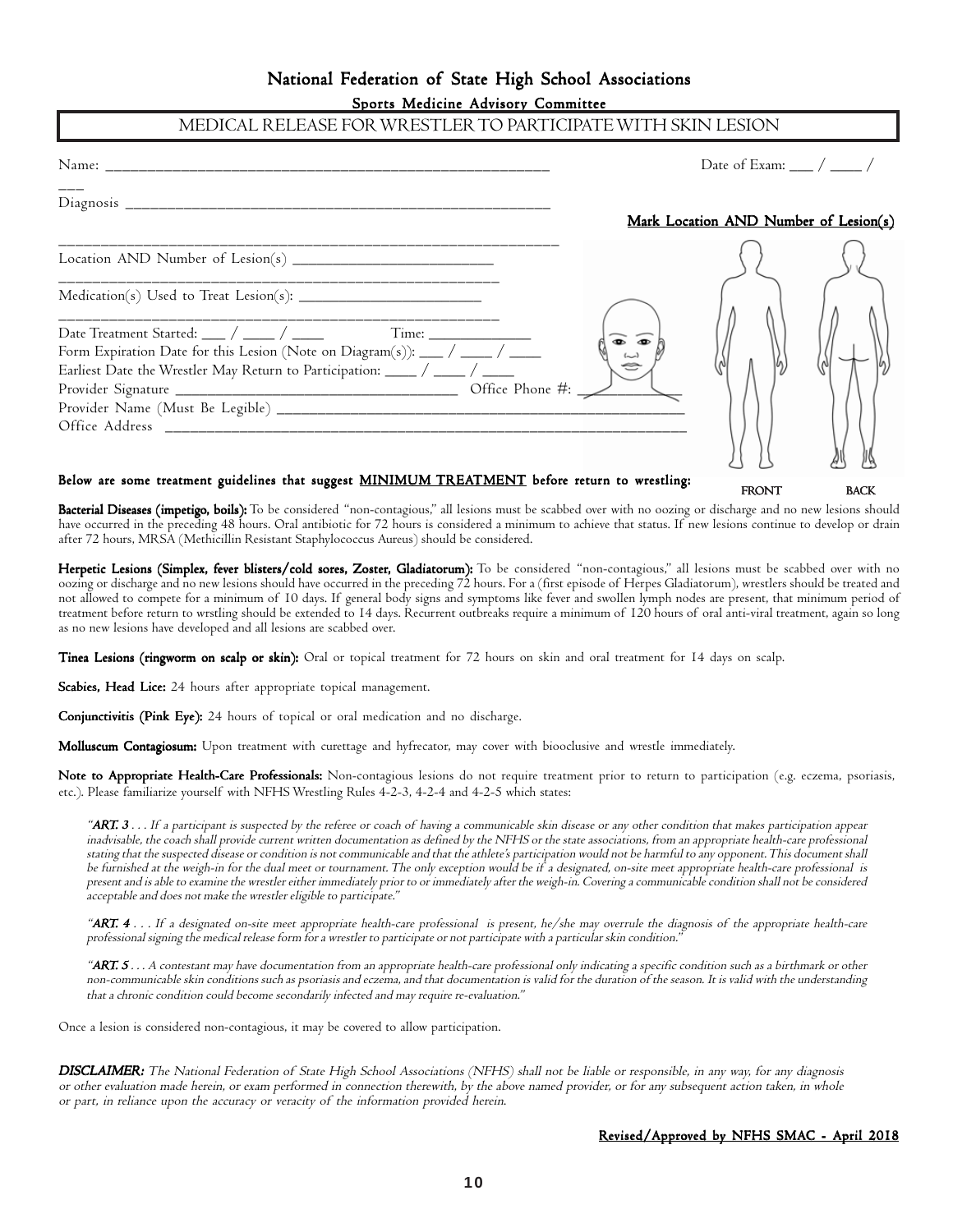# **West Virginia Department of Health and Human Resources Information for the Public -**

# **Methicillin Resistant** *Staphylococcus aureus* **(MRSA)**

# **What is** *Staphylococcus aureus***?**

*Staphylococcus aureus*, or Astaph@ is a bacteria that lives on the skin or in the nose of healthy people. Occasionally, staph can cause infections of the skin, bloodstream, lungs, bones, joints, heart, or almost any part of the body.

# **What is methicillin resistant** *Staphylococcus aureus* **(MRSA)?**

MRSA (pronounced 'mursa') is a type of staph that has become resistant to some common antibiotics. This means that an infection with MRSA is more difficult to treat.

# **Where are staph and MRSA found?**

Staph and MRSA may be found on the skin or in the nose. About 30 to 50% of people may carry the staph bacteria on their skin without getting ill.

# **How common is MRSA?**

In many communities, including some in West Virginia, MRSA is now the most common cause of skin infections due to 'staph.' According to some studies, 1 to 10% of people now carry MRSA in their nose or on their skin.

# **Who is most at risk for staph infections?**

While anyone can get an infection with staph, certain persons are more at risk. These people include diabetics, people on dialysis, persons who use injection drugs, people who have recently had surgery, and persons with chronic diseases such as cancer. Staph infections are also more common in persons who have a tube going into their body (such as a urinary catheter or intravenous (IV) catheter).

MRSA infections are more likely in persons who have recently received antibiotics or recently been in a hospital or nursing home. In the last few years, MRSA infections have also been identified in persons outside of hospitals. Cases of MRSA disease in the community are associated with recent antibiotic use, sharing contaminated items, active skin disease, and living in crowded settings. Outbreaks have occurred on sports teams, in jails or military units, camps and even hospital wards. Community associated MRSA infections are usually skin infections; however, severe illness can also occur.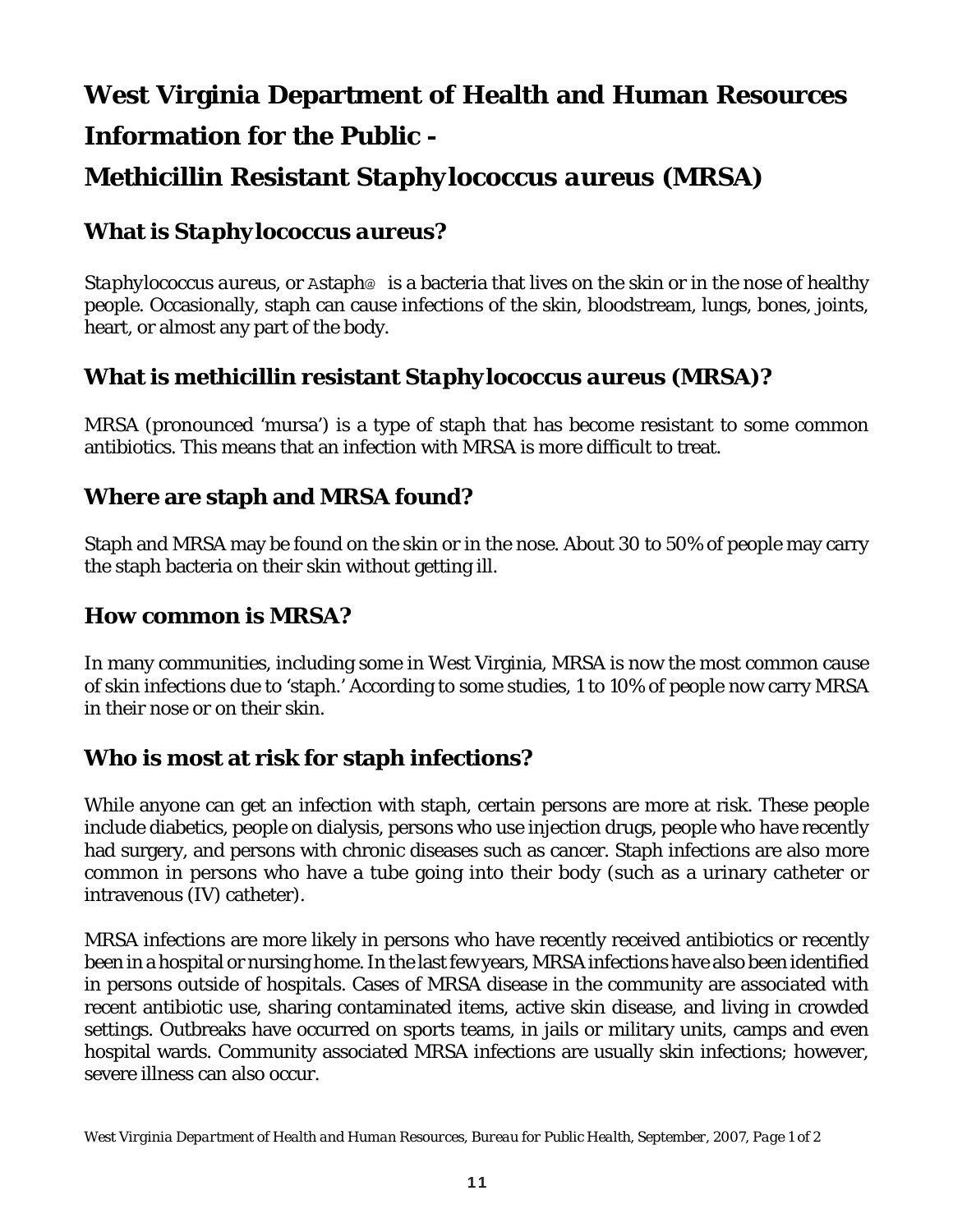

TO: Wrestling Coaches and Wrestling Officials FROM: Wayne Ryan, Assistant Executive Director DATE: September 2021 SUBJECT: Skin Infections Awareness

It is the responsibility of wrestling coaches and officials to ensure that no wrestler participates while suffering from a skin infection/communicable disease. The health and well being of all participants must be a primary concern.

The WVSSAC recommends that coaches go to www.thematdoc.com to purchase a copy of Dr. B.J. Anderson **The Mat Doc Skin Infection Pocket Reference**. This reference guide helps wrestling personnel evaluate skin infections.

**The Communicable Skin Disease Form** is required for any wrestler desiring to return to competition after having a communicable skin disease or is suspected of having a communicable skin disease or any other condition that makes participation appear inadvisable. This form must be completed in its entirety and signed by a physician before an official or coach allows an athlete to participate with a skin condition. This procedure refers to practice and all competition.

If there is any doubt or question regarding a skin condition, the athlete must be removed from practice/competition until cleared by a physician.

**When in doubt, sit them out!**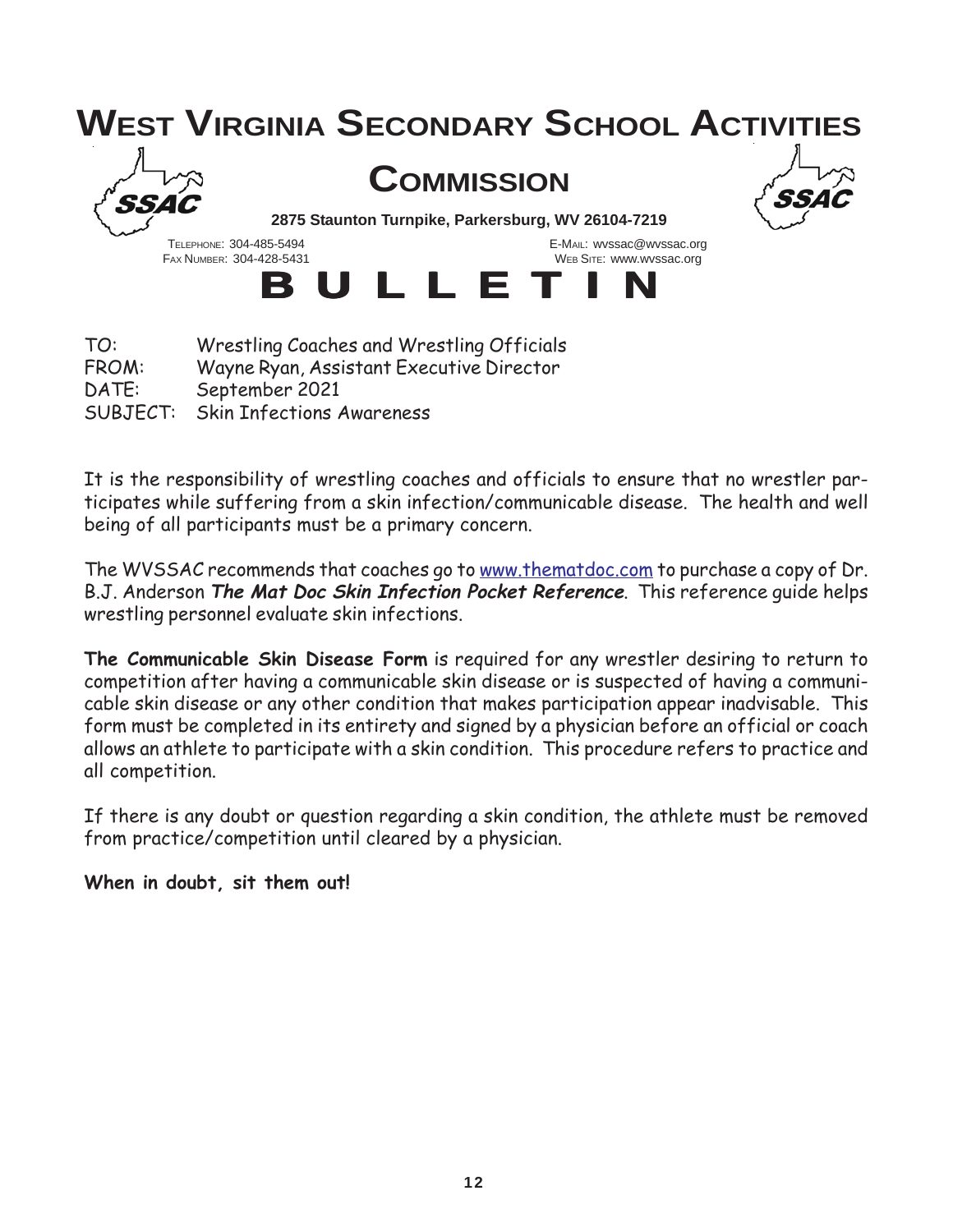**This WVSSAC Herpes Reporting Form can be filled out online. Go to "Sports" "Wrestling" then "WVSSAC Herpes Reporting Form"**

> 2. You must provide verification that you have notified all schools y 3. This form must be on file in the WVSSAC office within 2 working You must provide verification that you have notified all schools y<br>This form must be on file in the WVSSAC office within 2 working Tournam **Date School Tournam**Questions, please contact the WVSSAC office (304) 485-5494. Questions, please contact the WVSSAC office (304) 485-5494. School Date  $\sim$   $\sim$ 13

 $\geq$ 

One or more members of the Middle/High School wrestling team h

One or more members of the

Middle/High School wrestling team h

1. List all the teams that you have competed against within the  $8$  da

List all the teams that you have competed against within the 8 di

**Please Note:**

Please Note: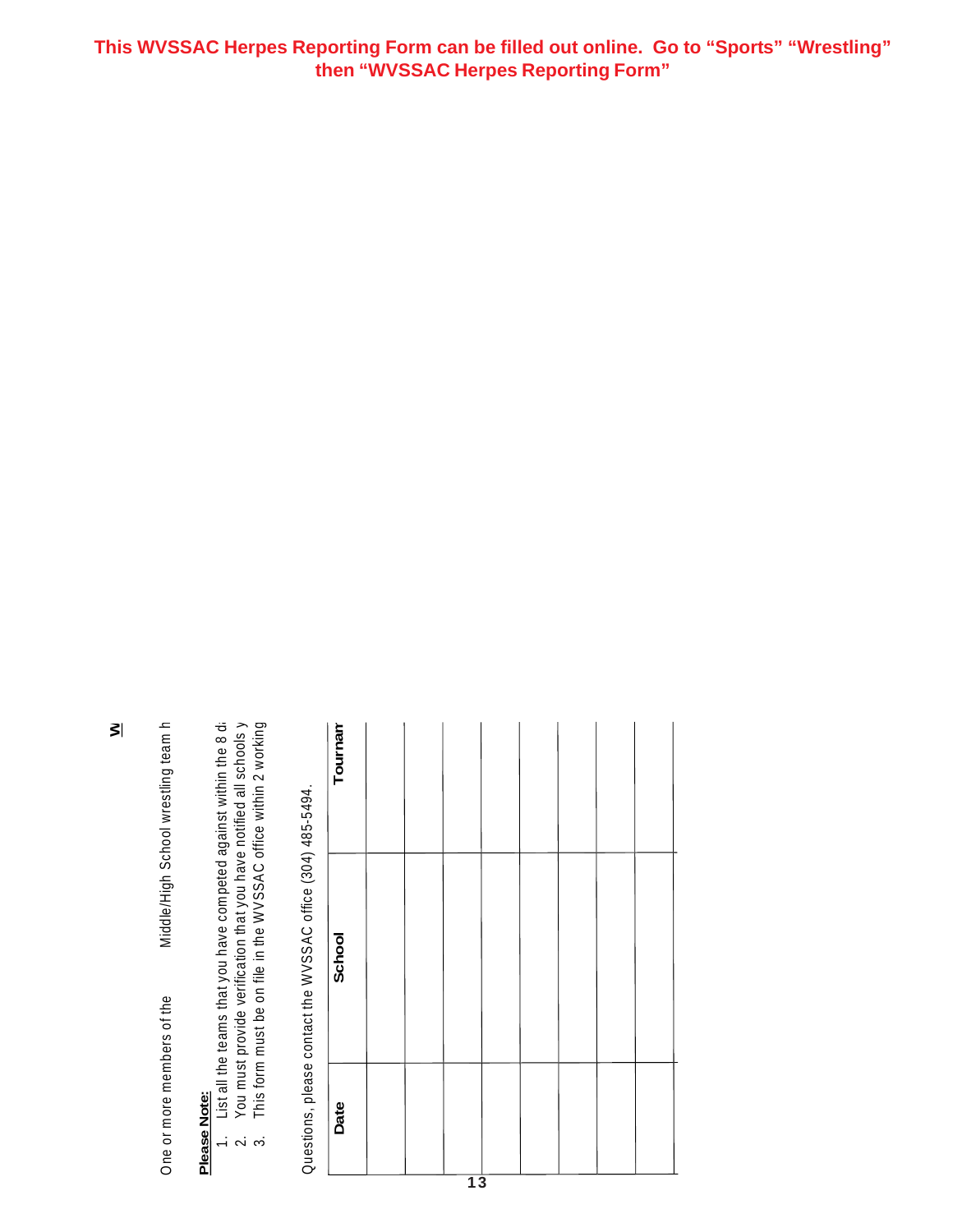

# **COACHING REMINDERS**

**Practice:** Team members must have 12 practices on 12 separate days - 5 days sports specific if participating in another sport during the same sports season. A student must have 5 days of practice if coming from one sports season into the next sports season without interruption of school days. Only students enrolled in the specific member school and a member of team is allowed to practice. Rule 127-2-13.

**Sunday Contests:** Contests or practice on Sunday is prohibited. Practice refers to any group or individual meeting to view films or activity associated with the activity of that sports season. Rule 127-3-14.

**Physical Exam:** Team members must have Athletic Participation/Parental Consent/Physician's Certificate form completed and on file before beginning practice. Rule 127-3-3. (Must be on or after May  $1^{st}$ )

**All-Star Competition:** Any student completing athletic eligibility at the end of current school year because of age or competition of semesters of eligibility may play in one (1) all-star game upon conclusion of the season without loss of eligibility for balance of year. Rule 127-3-4.

**Awards:** Team members can accept awards from school sponsoring a sanctioned event or the school. Wearing apparel, championship rings, equipment, athletic goods that exceeds \$100.00 are prohibited from any source. Rule 127-3-5.

**Out of Season Coaching:** Coaches may not promote, initiate, organize, supervise or participate in out-ofseason events involving students of the same sport as the grade level coaching assignment and preceding grade level except as specified in Rules 127-3-7.2 and 127-3-7.3. Rule 127-3-7.7.

**Amateur:** Any team member competing for money, receiving any award or prize of monetary value that has not been approved by the WVSSAC, capitalizing on athletic fame or signing a professional playing contract in that sport is prohibited. Rule 127-2-11.

**Participation as Ineligible:** Any student who participates as ineligible may forfeit eligibility for up to 365 days. Rule 127-2-12.

**Non-School Participation:** Participation is limited to school teams only with a few exceptions in individual sports provided the school principal approves and no school contests/activities are missed. Participation includes but is not limited to, practice, fund raising, team pictures, tryouts, etc. Rule 127-2-10.

**Sanctioning and Travel:** A member school shall not enter a contest, tournament, or competition which requires sanctioning until it is approved 30 days prior to the event. Rule 127-3-16.

For complete details rega*rding the above regulations and those governing team memberships, scholarship, undue influence, age, semester, etc. refer to the Rules & Regulations Handbook or at www.wvssac.org.*

*This is not a comprehensive listing.*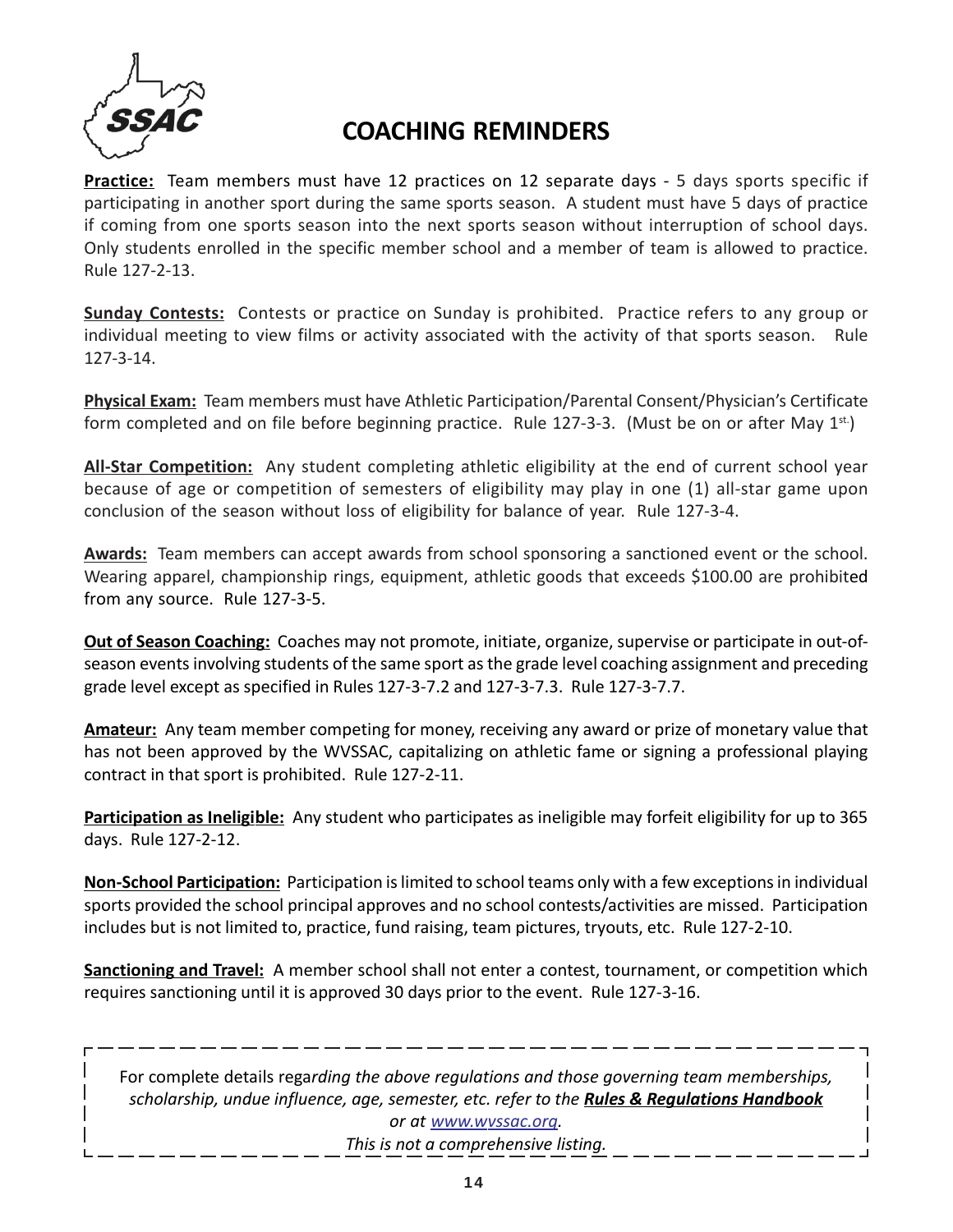#### **§127-2-13. Practice.**

13.1. Only students enrolled and eligible to be listed on the eligibility certificate for that sport in the specific member school are allowed to participate in that school's practices. Exceptions are §§12723.2, 1272-3.5, and 127- 2-13.6. (Revised 2012-13)

13.2. The frequency and length of practice is at the discretion of each member school.

13.3. Member schools of the WVSSAC may practice on any day of the year with the exception of Sunday practice. §127-3-14.2 further clarifies Sunday practice.

13.4. Individual players of a team must have practiced:

13.4.a. on **five** separate days before participating in an interscholastic scrimmage. (Effective September 13, 2021)

13.4.b. on **12** separate days, exclusive of the day of a contest, before participating in an interscholastic contest. The following sport(s) is exempted from the provisions of this rule: golf. (Effective September 13, 2021)

13.4.c. a student athlete who is absent from practice with their team for non-medical reasons, and not under a doctor care, for more than 14 consecutive days must have the required full 14 practice days before resuming participation in a contest. Students participating in football must follow the practice progression as set forth in §127-3-23. (Revised 2011-12)

13.5. A student shall not be permitted to engage in interscholastic practice until that student has filed with the principal a completed Athletic Participation/Parental Consent/Physician's Certificate Form. §1273 3 further explains this required form.

13.6. A student academically ineligible may begin practicing 15 school days immediately prior to the date of regaining full eligibility. (All other ineligible students may not practice.)

13.7. If a student has established eligibility in a sport requiring 14 separate days of practice and is continuing to participate in that sport or no school days have lapsed from one sport to another sport in a same season, the student may participate in another sport of the season after completing five separate days of sport specific practice in the second sport. (Revised 2018-19)

13.8. Students participating in a sport(s) in one season must have practiced 14 separate days, exclusive of the day of a contest, to be eligible to participate in a sport in the next season with the following exception: the student has continued to practice or participate in tournament play without an interruption of school days. The student must complete five separate days of sport specific practice in the second sport.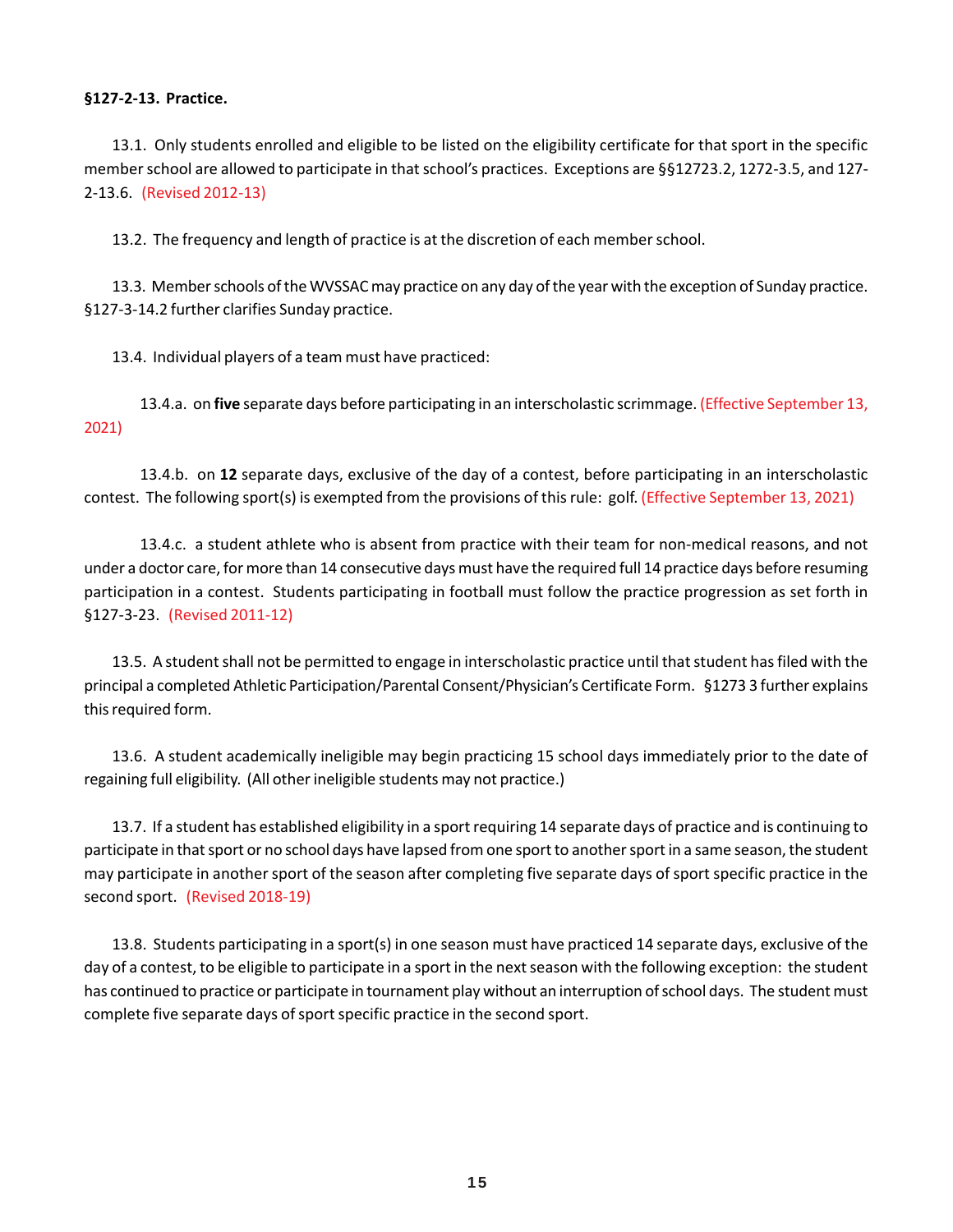#### (Ejection Rule / Bench Clearing)

#### 127-4-3 Code for Interscholastic Athletics

3.7. *Statement of Policy.* Insofar as unsportsmanlike actions by students, school administrators, officials, coaches, faculty members, and spectators are concerned, the identical items under the Sportsmanship Rule along with the following guides will be referred to by the WVSSAC: 3.7.a. The school whose coach behaves in a manner likely to have adverse influence on the attitudes of students or spectators may be provided with the choice of taking disciplinary action against that coach or having the entire school disciplined by the WVSSAC.

3.7.b. Any student who in protest lays hands or attempts to lay hands upon an official may be declared ineligible by the principal or by the WVSSAC for up to one year. Any student who strikes an opponent, coach, or a spectator during or following an athletic event may be declared ineligible by the principal or the WVSSAC for a specified period of time up to one year, depending on the seriousness of the act.

3.7.c. Any coach, student, or bench personnel ejected by an official will be suspended for the remainder of the game, match, meet or contest. The coach, student, or bench personnel ejected by an official will also be suspended in additional contest(s): the suspension will be assessed based upon ten (10) percent of the allowed regular season contests or post season progression in a playoff tournament for each sport. Any tenth of a percentage from .1 to .4 will be a suspension equal to the whole number of the percent. Any tenth from .5 to .9 will be an additional contest added to the whole number. The suspension will include the number of indicated contests in that sport and at that level and all other sport contests in the interim at any level. A second ejection will result in the doubling of the suspension assessed for the first ejection. If an individual is ejected for a third time during the same sport season, the individual will be suspended from participating or coaching for 365 calendar days from the date of ejection. In accordance with rule 127-3-15.3, an individual ejected by an official may not appeal that ejection, or any subsequent suspension that is a consequence of the ejection by an official..

3.7.c.1. Any coach, player or bench personnel who has been ejected shall not be permitted to attend any contest(s) during said suspension. He/she shall not be affiliated with the team in any capacity. This would include but not be limited to transportation to or from the contest, meeting with the team before, during or after said contest. He/she is not permitted to be in sight or sound of said contest venue. Regular practice or team meetings not affiliated with a contest are permitted.

3.7.c.2. If suspensions are imposed to a student or bench personnel at the end of the sport season and no contest remains, the suspension is carried over to that particular sport until the next school year. In the case of a senior student, the penalty will continue to the next WVSSAC sponsored sport.

3.7.c.3. Any coach suspension that cannot be enforced during the sport season in which the ejection occurs will be enforced at the beginning of the next season of that same sport.

3.7.d. In case of spectators physically molesting an official, administrator, coach, or student, the school may be given one of two options: 1) file charges against the offender (s) or 2) accept discipline from the WVSSAC. Any person found guilty of W.Va. Code §61-2-15(a) Assault, Battery on Athletic Officials, while these individuals are working or as a result of working an athletic contest, shall be banned from all WVSSAC athletic events for a minimum of 365 days from the date of being found guilty. The school filing charges shall notify the WVSSAC of the incident and outcome of any legal action.

3.7.e. The school that does not lend complete cooperation in the host school's effort to promote the spirit of good sportsmanship may be disciplined by the WVSSAC.

3.7.f. A coach may be considered as committing unsportsmanlike conduct if they make degrading remarks about officials during or after a game either on the field of play, from the bench, or through any public news media, argues with officials, or goes through motions indicating dislike for a decision, protests the decision and actions of officials pertaining to the game during and after the contest, or detains the official on the field of play following a game to request a ruling or explanation of some phase of the game. If a coach feels he/she has a legitimate criticism of a penalty call or a request for a rule interpretation, such criticism or request should be made in the privacy of the coach's office or the official's quarters and should be made in a courteous manner.

3.7.g. A student or team attendant shall not leave the bench area, team box area, or their designated off-field area during a game or contest other than during that time permitted by game or contest rules. A coach shall not leave the bench area, team box area, or the designated offfield area during a game or contest other than during that time permitted by game or contest rules unless a student altercation is taking place and the official requests assistance. Violation of this rule shall cause the coach, student, or team attendant to be immediately ejected from the contest, team penalized according to game or contest rules and that coach, student, or team attendant will not be eligible to participate in the next contest as outlined in §127-4-2.3.

3.8. Procedure. Unsportsmanship action must be reported in detail to the WVSSAC. A copy of the complaint must also be filed with the principal of the school involved. Each principal involved shall report such information or answers to the report as they deem appropriate. Upon receipt of all reports, the Executive Director and/or the Board of Directors of the WVSSAC shall investigate and adjudicate such reports in accordance with the powers afforded in §127-1-8.6 and 8.7 and §127-1-12.2 and 12.3 of the Constitution. Penalties up to and including suspension of member schools may be made in accordance with §127-4.

3.9. The following defines the different types of disciplinary action which may be assessed for violation of any WVSSAC rule by a member school, administrator, coach, athlete or contest official:

3.9.a. *Warning.* A warning may be given by the Executive Director or Assistant Executive Director. It is official notice that an inexcusable, unethical, or unsportsmanship action has occurred, is a matter of record, and that such an occurrence must not be repeated.

3.9.b. *Probation.* Probation is a much more severe type of warning and may be expressed two ways: 1) a school, coach, student, or team attendant on probation is told that further violations will lead to a fine or suspension; and/or 2) a school on probation is on conditional WVSSAC membership but may engage in its regular schedule, sanctioned events, and all WVSSAC tournament play, providing a program is filed with the Executive Director of the WVSSAC indicating measures to be taken to alleviate this problem which caused the school to be placed on probation.

3.9.c. *Suspension.* A school/coach suspended from the WVSSAC may not meet in interscholastic competition of any kind with a WVSSAC member school or a school that is a member of another state associated with the National Federation of State High School Associations.

3.9.d. *Fine.* A fine may be levied by the Executive Director.

3.9.e. Each of these sanctions (Warning, Probation, suspension and Fine) may be imposed or levied separately, or in a combination of one or more sanctions.

3.10 *Appeals.* All cases involving disciplinary action against member schools, coaches, students, team attendants, or officials may be protested in accordance with §127-6. However, disciplinary action imposed by an official, including disciplinary action that is a consequence of a decision by an official, such as a suspension for an additional game or games as a consequence of an ejection, is governed by rule 127-3-15.3 and is not subject to appeal.

3.11 Review of Ejections. Disciplinary action imposed by a contest official, including disciplinary action that results in a suspension for an additional game or games as a consequence of an ejection, is not subject to appeal pursuant to Rule **§**127-6. However, if the individual ejected believes the ejection was improper, he/she may request a review of the ejection by his/her principal. If the principal believes there is merit in the requested review, the principal shall complete and submit the WVSSAC Ejection Review Form within 24 hours or the next business day of the ejection to the Executive Director of the WVSSAC. If a review is properly requested, the WVSSAC will review the officials' special report, the WVSSAC Ejection Review Form, and such other information as the WVSSAC deems appropriate. Upon review, the WVSSAC Executive Director or the designated Assistant Director will either sustain the ejection and any consequent suspension(s), or will determine the ejection was improper and void any consequent suspension(s). A decision by the WVSSAC upon reviewing an ejection is not subject to appeal pursuant to Rule **§**127-6.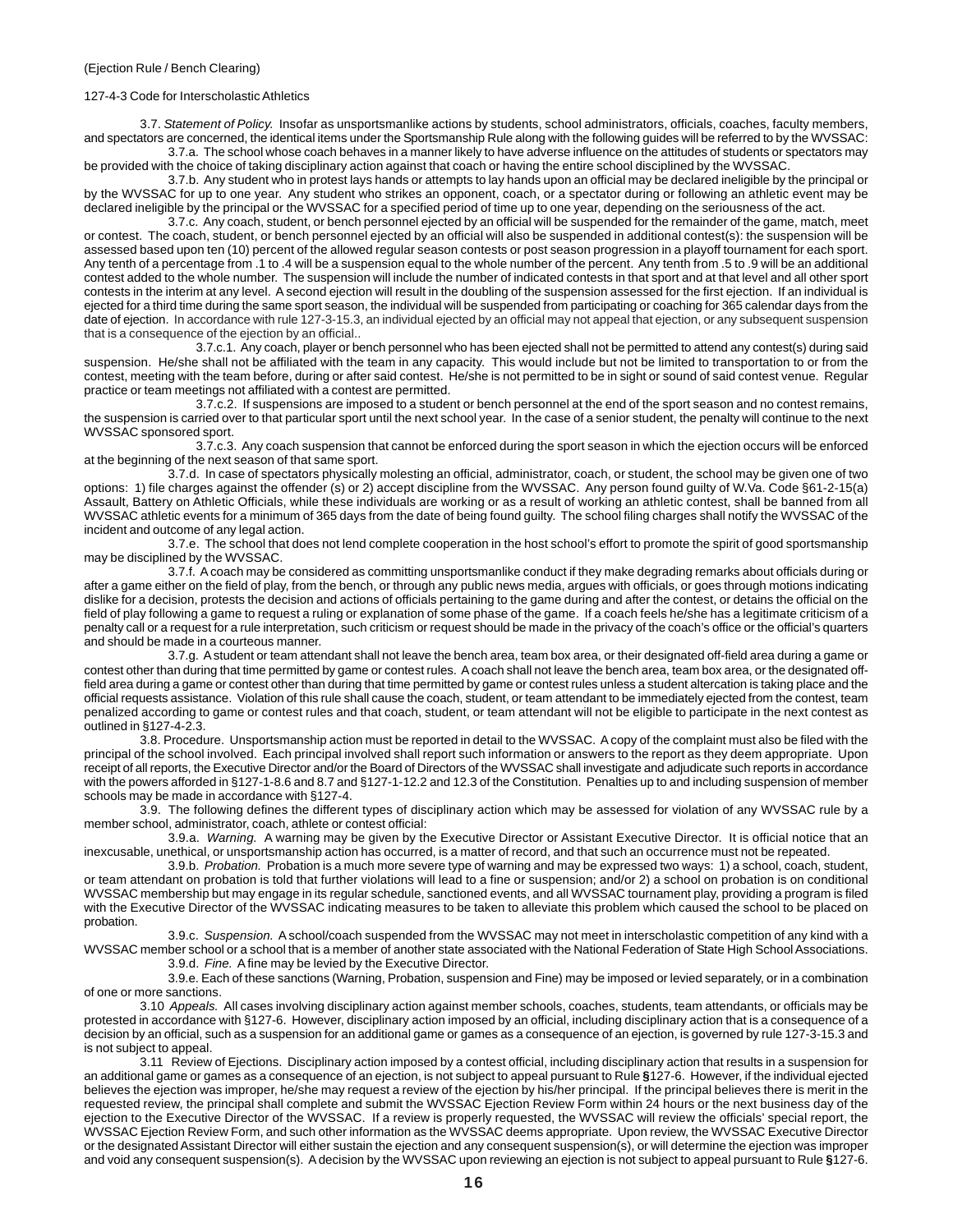# **RECRUITING REGULATIONS**

If a coach is contacted by a student, his/her parents, or anyone else regarding a student athlete transferring to his/her district, the coach shall refer the individual(s) to a school administrator in the district immediately. A coach cannot discuss the matter with the student or anyone else for that matter and should not even listen when the subject is brought up concerning students transferring to his/her school. School coaches working or coaching in outside school leagues and camps should be warned that a potential problem exists if a student later enrolls at the school where the coach is employed. The school administrator, after being notified by the coach that a prospective student athlete has approached the coach about possibly playing for his/her school team, should contact the WVSSAC office immediately. Seriously or jokingly telling a student that you would like for that athlete to play for you or your team shall be considered recruiting. Rules regarding individuals who engage in recruiting shall not be restricted specifically to school personnel.

Approved by the Board of Appeals October 1998

**\*\*\*\*\*\*\*\*\*\*\*\*\*\*\*\*\*\*\*\*\*\*\*\*\*\*\*\*\*\*\*\*\*\*\*\*\*\*\*\*\*\*\*\*\*\*\*\*\*\*\*\*\*\*\*\*\*\*\*\*\*\*\*\*\*\*\*\*\*\*\*\*\*\*\*\*\*\*\*\*\*\*\*\***

# **GUIDELINES FOR SUSPENDED COACH/PLAYER**

A coach or player who is ejected from a contest shall be suspended for the remainder of the game, match, meet or contest. An ejected coach shall exit the playing arena (out of sight and sound of the venue) as well as the team and bench areas. If there is not another person hired by the board of education to coach that sport or a professional from that school present to take his/her place, the contest shall be forfeited. Because of supervision and liability, an ejected athlete shall sit on the bench and shall not cause nor participate in any further problems. Furthermore, a coach or player shall not be permitted to attend subsequent contests of the suspension. He/she shall not be formally affiliated with the team in any capacity. This would include but not be limited to transportation to or from the contest, meeting with the team before, during or after the contest, wearing a uniform, or sitting in the bench or team area. Regular practice or team meetings not affiliated with a contest will not fall under this policy.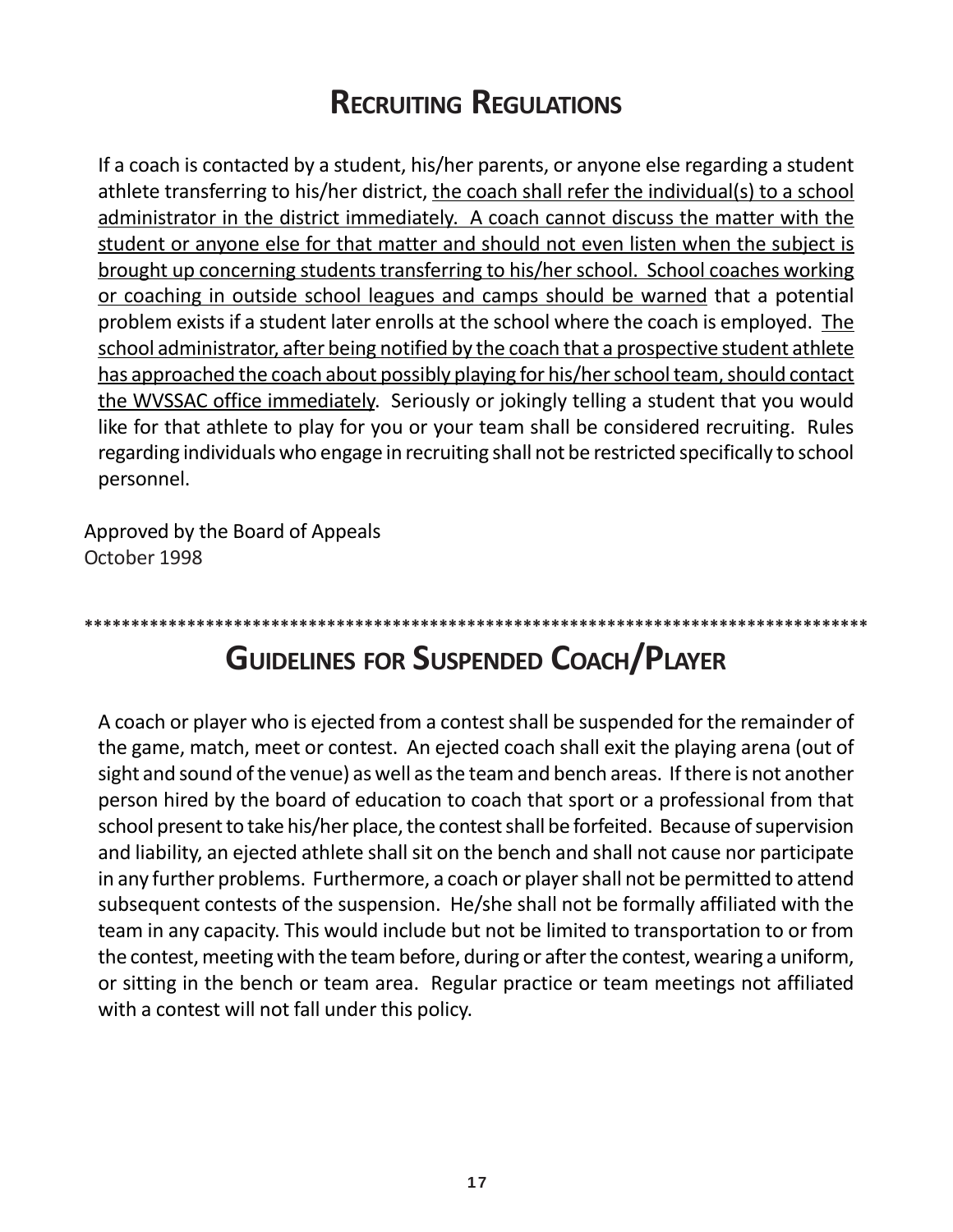# **SPECTATOR SUPPORT INFORMATION FOR TOURNAMENTS**



The following sport support information is provided for each specified sport. **ONLY** those items marked with "Yes" are allowed during tournament play (sectional, regional, and state). It is recommended that schools follow these regulations during regular season play.

Vocal cheering and support from team bench areas are encouraged; however, the items indicated on this page are for use by spectators. Schools must stress **GOOD SPORTSMANSHIP** when allowing any item to be used. All items must be for support of your team and not directed against the opponent.

| Legend: BSK Basketball<br><b>BB</b><br><b>CH</b>                                       | <b>Baseball</b><br>Cheer                                                                                                                | CC<br><b>FB</b><br>GO | Golf           | <b>Cross Country</b><br>Football                          | <b>SB</b><br><b>SC</b><br>SW | Softball<br>Soccer<br>Swimming                         |            | <b>TE</b><br>$\mathbb{R}$<br><b>VB</b> | <b>Tennis</b><br>Track & Field<br>Volleyball |                       | <b>WR</b>         | Wrestling  |            |
|----------------------------------------------------------------------------------------|-----------------------------------------------------------------------------------------------------------------------------------------|-----------------------|----------------|-----------------------------------------------------------|------------------------------|--------------------------------------------------------|------------|----------------------------------------|----------------------------------------------|-----------------------|-------------------|------------|------------|
| <b>SPORT</b>                                                                           | <b>BSK</b>                                                                                                                              | BB                    | <b>CH</b>      | cc                                                        | l F B                        | G <sub>O</sub>                                         | <b>SB</b>  | <b>SC</b>                              | <b>SW</b>                                    | <b>ITE</b>            | <b>TR</b>         | VB         | WR         |
| <b>Apparel Required</b><br><b>Upper/Lower Body Garments</b>                            | Yes                                                                                                                                     | Yes                   | <b>Yes</b>     | <b>Yes</b>                                                | Yes                          | Yes                                                    | <b>Yes</b> | <b>Yes</b>                             | Yes                                          | Yes                   | Yes               | Yes        | Yes        |
| <b>Balloons</b>                                                                        | <b>No</b>                                                                                                                               | <b>Yes</b>            | <b>No</b>      | <b>Yes</b>                                                | <u>Yes</u>                   | <b>Yes</b>                                             | <b>Yes</b> | <b>Yes</b>                             | <u>No</u>                                    | <b>Yes</b>            | <b>Yes</b>        | lNo        | <b>No</b>  |
| Banners on<br>wall/stadium                                                             | No                                                                                                                                      | <b>No</b>             | lNo            | No                                                        | No                           | No                                                     | No         | <b>No</b>                              | No                                           | lNo                   | No                | No         | <b>No</b>  |
| Cheer & Band Member<br>"Human" Tunnels                                                 | No                                                                                                                                      | Yes                   | No             | No                                                        | Yes                          | <b>No</b>                                              | Yes        | Yes                                    | No                                           | No                    | No                | Yes        | Yes        |
| Permanent Signage/<br><b>Advertisment</b><br><b>Senior Pictures</b>                    | <b>Yes</b>                                                                                                                              | Yes                   | Yes            | Yes                                                       | <b>Yes</b>                   | Yes                                                    | <b>Yes</b> | Yes                                    | Yes                                          | <b>Yes</b>            | Yes               | Yes        | <b>Yes</b> |
| Confetti/Paper<br>debris                                                               | <b>No</b>                                                                                                                               | <b>No</b>             | <b>No</b>      | No                                                        | <b>No</b>                    | <b>No</b>                                              | No         | <b>No</b>                              | No                                           | lNo                   | No                | No         | No         |
| <b>Hand-held Signs</b><br>(one holder)                                                 | Yes                                                                                                                                     | Yes                   | <b>No</b>      | Yes                                                       | Yes                          | Yes<br>TOURNAMENT DIRECTORS HAVE AUTHORITY IN DETERMIN | Yes        | Yes<br>NG APPRØPRIATE SIZE AND S       | Yes                                          | Yes<br><b>GN MESS</b> | <b>Yes</b><br>GE. | Yes        | Yes        |
| <b>Inflatable Tunnels</b>                                                              | No                                                                                                                                      | Yes                   | No             | No                                                        | <b>Yes</b>                   | <b>No</b>                                              | Yes        | Yes                                    | No                                           | No                    | No                | <b>Yes</b> | Yes        |
| <b>Laser Pointer</b>                                                                   | No                                                                                                                                      | No                    | <b>No</b>      | No                                                        | <b>No</b>                    | <b>No</b>                                              | No         | No                                     | No                                           | No                    | No                | No         | No         |
| Miniature sports<br>balls thrown to<br>crowd                                           | <b>No</b>                                                                                                                               | No                    | No             | No                                                        | No                           | No                                                     | No         | <b>No</b>                              | No                                           | No                    | No                | No         | No         |
| Noise makers<br>(Horns, cow bells, bells,<br>buzzers, clickers, or any<br>noisemakers) | No<br>Tournament Directors have authority in determining what is considered an artificial or mechanical noise maker.<br><b>NF RULES</b> | Yes                   | <b>No</b>      | Yes<br><b>SPECIFY NOISE MAKERS WHICH MAY NOT BE USED.</b> | Yes                          | <b>No</b>                                              | Yes        | Yes                                    | <b>No</b>                                    | <b>No</b>             | No                | lNo        | No         |
| <b>Opening Prayer/</b><br>Invocation                                                   | No                                                                                                                                      | No                    | No             | <b>No</b>                                                 | <b>No</b>                    | <b>No</b>                                              | No         | <b>No</b>                              | No                                           | No                    | <b>No</b>         | No         | No         |
| Paper banners for<br>team to run through                                               | Yes *                                                                                                                                   | Yes                   | N/A            | Yes                                                       | Yes                          | Yes                                                    | Yes        | Yes                                    | Yes                                          | Yes                   | Yes               | Yes        | Yes        |
| Pom poms (w/o sticks)<br><b>Spirit Towels</b>                                          | Yes                                                                                                                                     | Yes                   | Yes            | Yes                                                       | Yes                          | Yes                                                    | Yes        | Yes                                    | Yes                                          | Yes                   | Yes               | <b>Yes</b> | Yes        |
| Recorded/taped<br>Music over<br>amplifying system<br>Only pregame or halftime          | Yes *                                                                                                                                   | <b>Yes</b>            | Yes            | Yes                                                       | Yes                          | <b>Yes</b>                                             | Yes        | Yes                                    | Yes                                          | <b>Yes</b>            | Yes               | Yes        | Yes        |
| School Band, Pep Band                                                                  | No                                                                                                                                      | No                    | No             | No                                                        | <b>Yes</b>                   | No                                                     | No         | <b>Yes</b>                             | No                                           | <b>No</b>             | No                | No         | No         |
| Air Horns / Bull Horn                                                                  | <b>No</b>                                                                                                                               | <b>No</b>             | N <sub>o</sub> | No                                                        | No                           | No                                                     | No         | No                                     | No                                           | <b>No</b>             | <b>No</b>         | No         | No         |
| Cannons & Muskets                                                                      | No                                                                                                                                      | No                    | No             | No                                                        | No                           | No                                                     | No         | <b>No</b>                              | No                                           | <b>No</b>             | No                | No         | No         |
| 50-50 Drawing                                                                          | No                                                                                                                                      | No                    | No             | No                                                        | No                           | No                                                     | No         | <b>No</b>                              | No                                           | No                    | No                | No         | No         |
| <b>Reserve Seating</b><br><b>State Only</b>                                            | No                                                                                                                                      | No                    | No             | No                                                        | No                           | No                                                     | No         | No                                     | No                                           | No                    | No                | No         | No         |

**\* Not Permitted at State Tournament**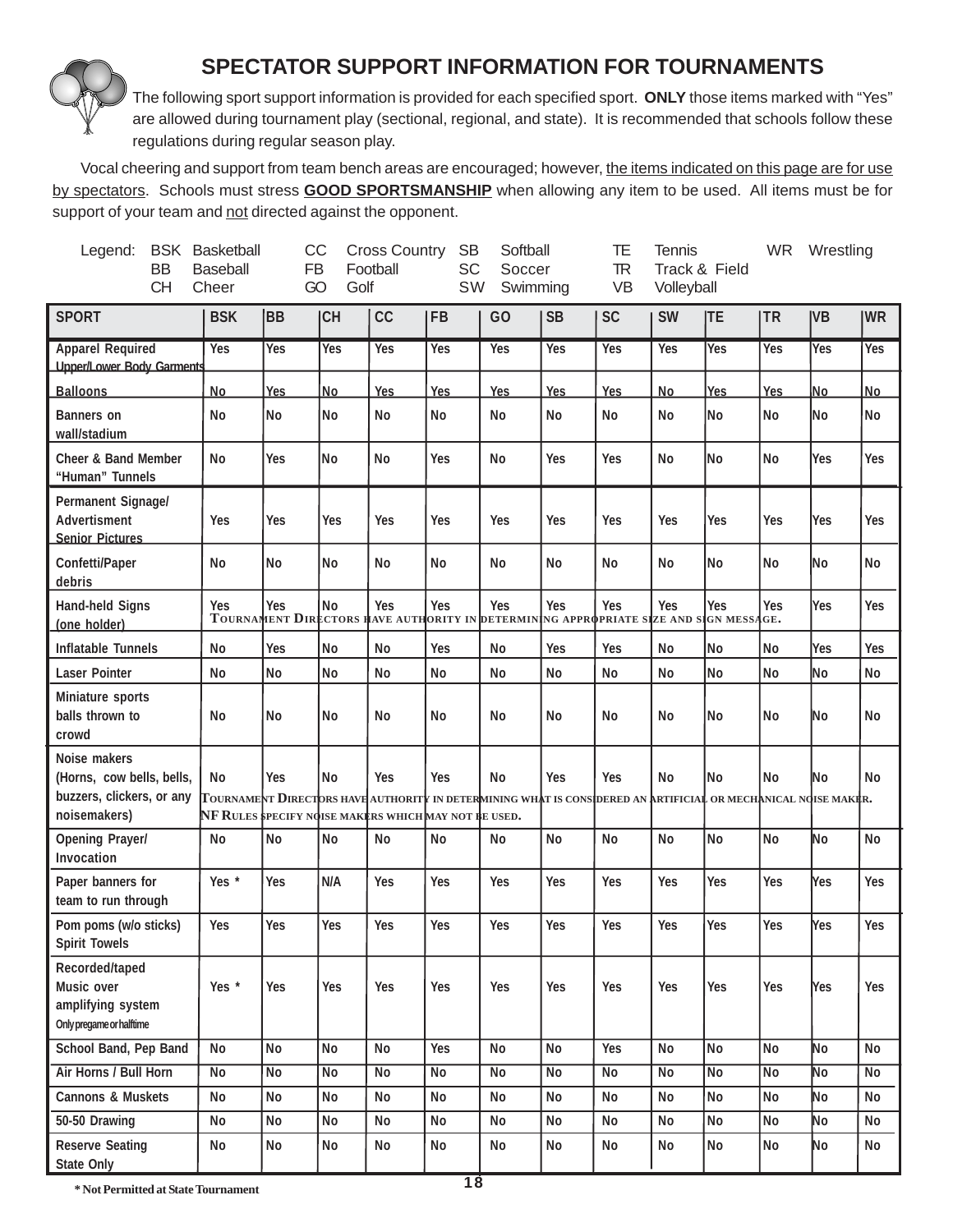

## **WEST VIRGINIA SECONDARY SCHOOL ACTIVITIES COMMISSION 2875 STAUNTONTURNPIKE, PARKERSBURG, WV 26104**

# **BODY FLUID HANDLING PROCEDURES**

### **PURPOSE**

The West Virginia Secondary School Activities Commission has adopted this policy in an effort to minimize the possibility of transmission of any infectious disease during a high school athletic practice or contest. The policy primarily addresses blood-borne pathogens such as Hepatitis B virus and the Human Immunodeficiency Virus (HIV). However, it also discusses common-sense precautions against the spread of less serious contagions such as the Influenza virus and the Common Cold virus.

Much of this policy has been written with contacts sports such as football, wrestling, and basketball in mind. However, it is applicable for all sports.

## **BLOOD-BORNE PATHOGENS**

Blood-Borne pathogens such as Hepatitis B and HIV are serious infectious diseases which are present in blood as well as other bodily fluids; such as semen, vaginal secretions and breast milk. While there are a number of other such blood-borne diseases, Hepatitis B and HIV are the most commonly known.

Hepatitis B is a virus which results in a dangerous inflammation of the liver. Its victims suffer long-term consequences and reoccurrences, and the disease can be deadly if not treated. HIV is the virus that causes Acquired Immunodeficiency Syndrome (AIDS), which weakens the immune system, thus making a person susceptible to infections their immune systems would normally fight off.

The precise risk of HIV transmission during exposure of open wounds or mucous membranes such as the eyes, ears, nose, and mouth to contaminated blood is not known. However, evidence would suggest it is extremely low. In fact, the possibility of contracting HIV in this manner is much less than the possibility of contracting Hepatitis B and other blood-borne viral infections.

Therefore, student athletes, coaches, and officials must understand that while it is possible for HIV to be transmitted by blood from one individual to another through an open wound or a mucous membrane, the probability is very low. However, since the chance of this occurring is not zero, the appropriate precautions should be taken to ensure no transmission can occur.

## **PRECAUTIONS AGAINST TRANSMISSION OF BLOOD-BORNE PATHOGENS**

The proper handling of body fluid spills should be a concern of teachers, coaches, officials, and student athletes. All concerned individuals must be aware that any time there is blood and/or other body fluids present, there is the possibility of an infectious disease being present. However this possibility can be nearly eliminated of the following precautions are observed.

### **General Procedures:**

- 1) Wear latex or vinyl disposable exam gloves before making contact with body fluids during care, treatment, and cleaning procedures.
- 2) Discard gloves after each use.
- 3) Wash hands after handling any body fluids, whether or not gloves are worn.
- 4) Discard disposal items in plastic lined containers with lids. Close bags and discard daily.
- 5) Do not reuse plastic bags.
- 6) Use disposable items to handle body fluids whenever possible.
- 7) Use paper towels to pick up and discard any solid waste materials such as vomitus and feces.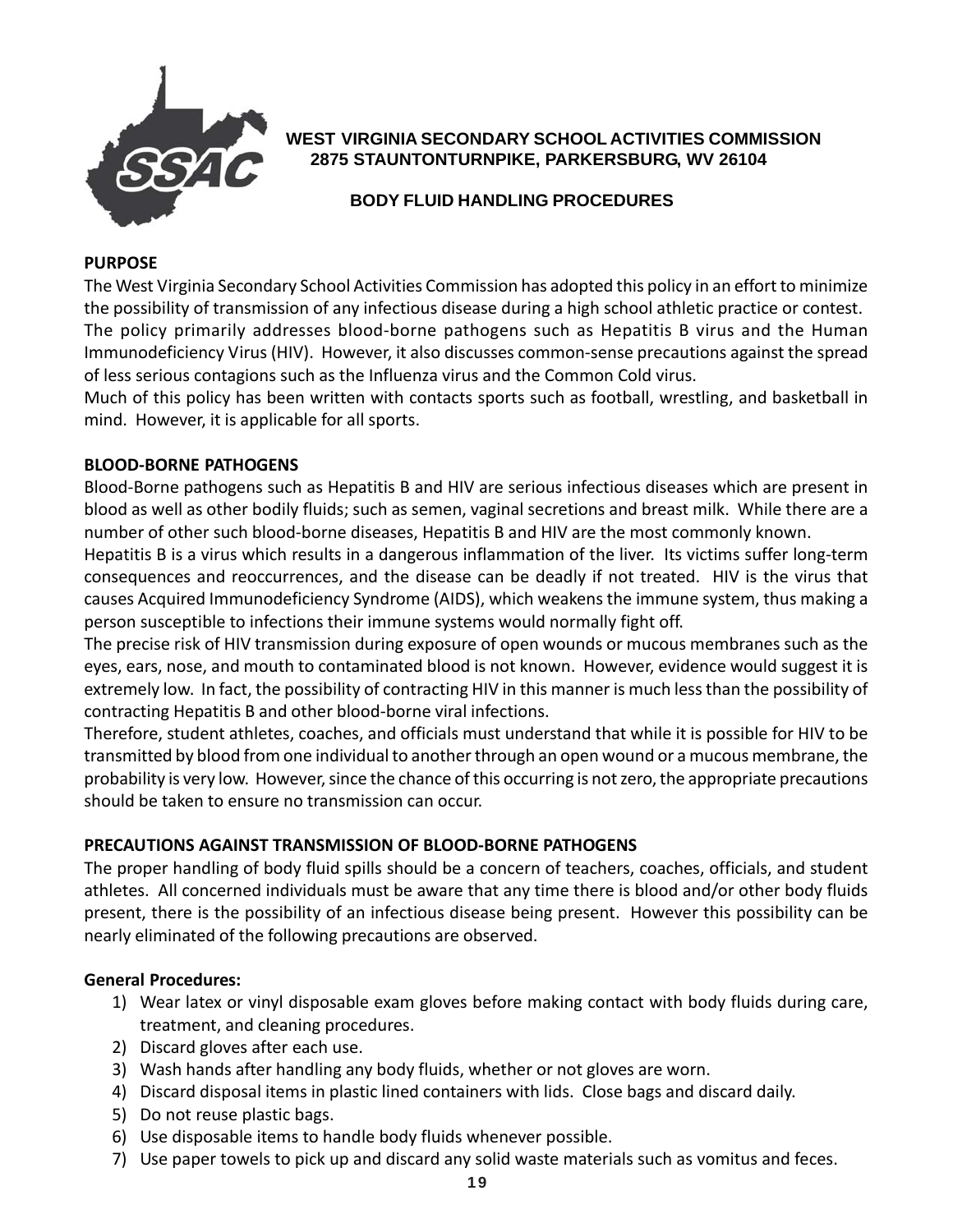### **Procedures for Activities:**

- 1) All athletes must cover any open wound.
- 2) Student athletes should treat and cover their own wounds whenever possible.
- 3) When administering first aid, disposable rubber gloves should be worn. A different pair of gloves should be worn for each treatment administered.
- 4) If an individual gets someone else's blood on his/her skin, the area should be washed with soap and water and wipe the area with disinfectant, such as isopropyl alcohol.
- 5) If a student athlete begins to bleed during activity, play must be stopped, the student athlete who is injured removed, and any potentially contaminated surfaces cleaned using a disinfectant. The surface should be wiped with clean water.
- 6) Any student athlete that is removed must have the wound covered and the bleeding stopped, prior to returning to contest.
- 7) Any individual who has treated a wound or cleaned a contaminated surface should wash his/her hands with soap and warm water.
- 8) A student athlete should take a shower using a liberal amount of soap and warm water following the contest. When showers are not available, it is recommended that the athletes wipe down with cleaning wipes (ie. Wet Ones, Baby Wipes) following all practices or contests.
- 9) Towels, which are used by athletes, coaches, or officials should not be used to clean off any potentially contaminated surfaces.
- 10) All soiled linens such as towels and uniforms should be washed in hot water and in a detergent containing bleach, if possible.
- 11) If a coach or an official gets blood on them they should first wash the area with warm water and soap, and then wipe the area with a disinfectant such as isopropyl alcohol.
- 12) All coaches, athletes, and officials should practice good hygiene. Towels, cups, and water bottles should not be shared.
- 13) Keeping locker rooms and other areas well ventilated and clean can also help in preventing other air-borne contagions from being transmitted.

## **REFERENCES**

St. Joseph's Hospital, Sports Medicine Staff, Parkersburg, WV.

West Virginia Chapter of the American Academy of Family Physicians, Sports Medicine Committee.

"Blood-Borne Pathogens in the Health Care of the Athlete," The First Aider, Fall 1992, Vol. 62, No.1.

"Infectious Disease Policy of the Florida High School Activities Association." 8-8-92.

"Routine for Handling Body Fluids," Michigan High School Association.

## **Policy Adopted by the Board of Directors**

ag/bodyfluidhandlingprocedures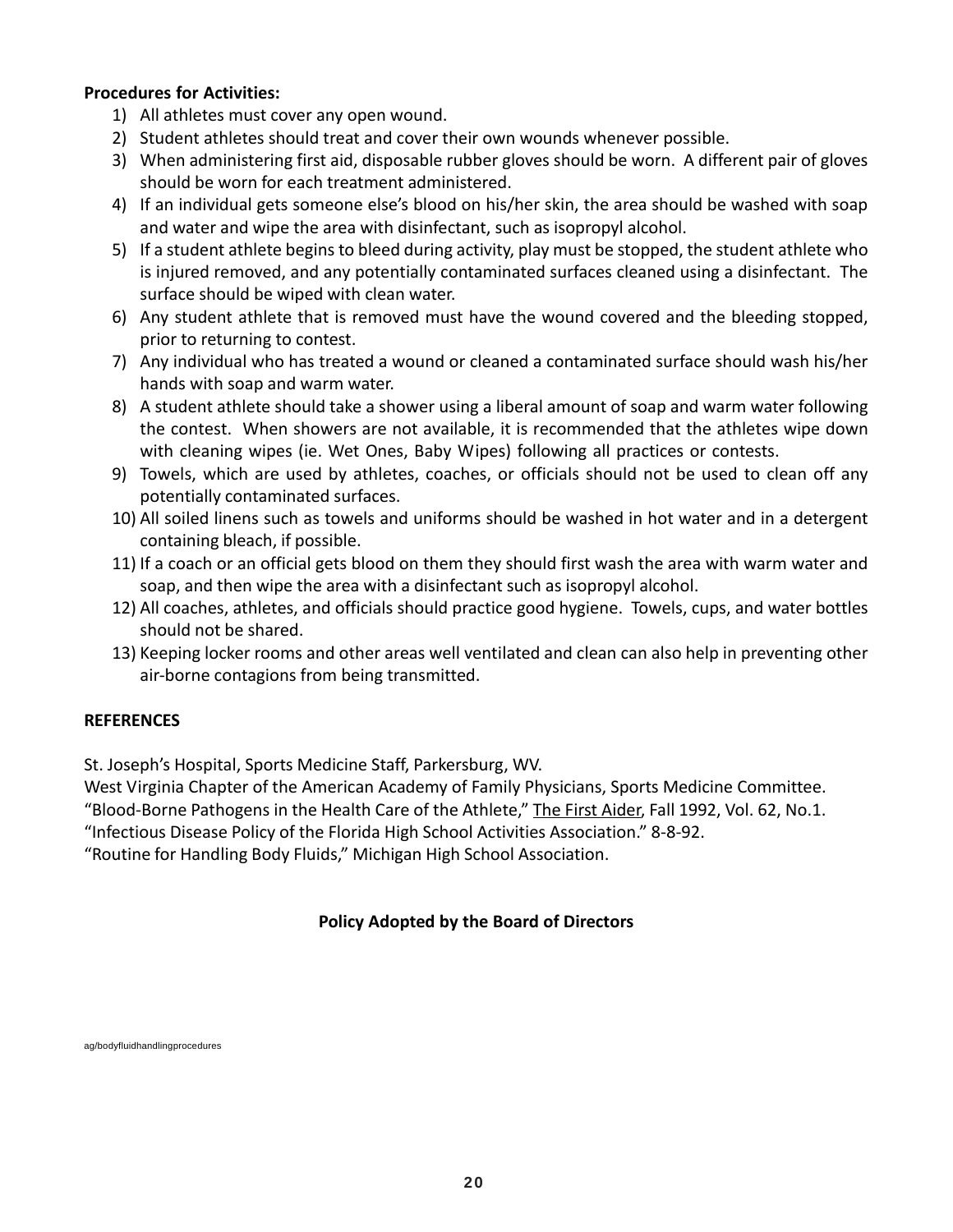# **WAYS TO PREVENT SKIN INFECTIONS: A PLAYER'S GUIDE**



# **Cover Cuts & Sores!**

With a bandaid or wrap before you play



# Wash Up! With soap and hot water



# **Don't Share!**

Towels, clothes or personal items



# **Show & Tell!**

**Show cuts & sores** to your coach



**Be Prepared! Learn first aid for cuts** & sores



2004 West Virginia Department of Health & Human Resources, Bureau for Public Health, Division of Surveillance & Disease Control Infectious Disease Epidemiology Program (304) 558-5358 (800) 423-1271